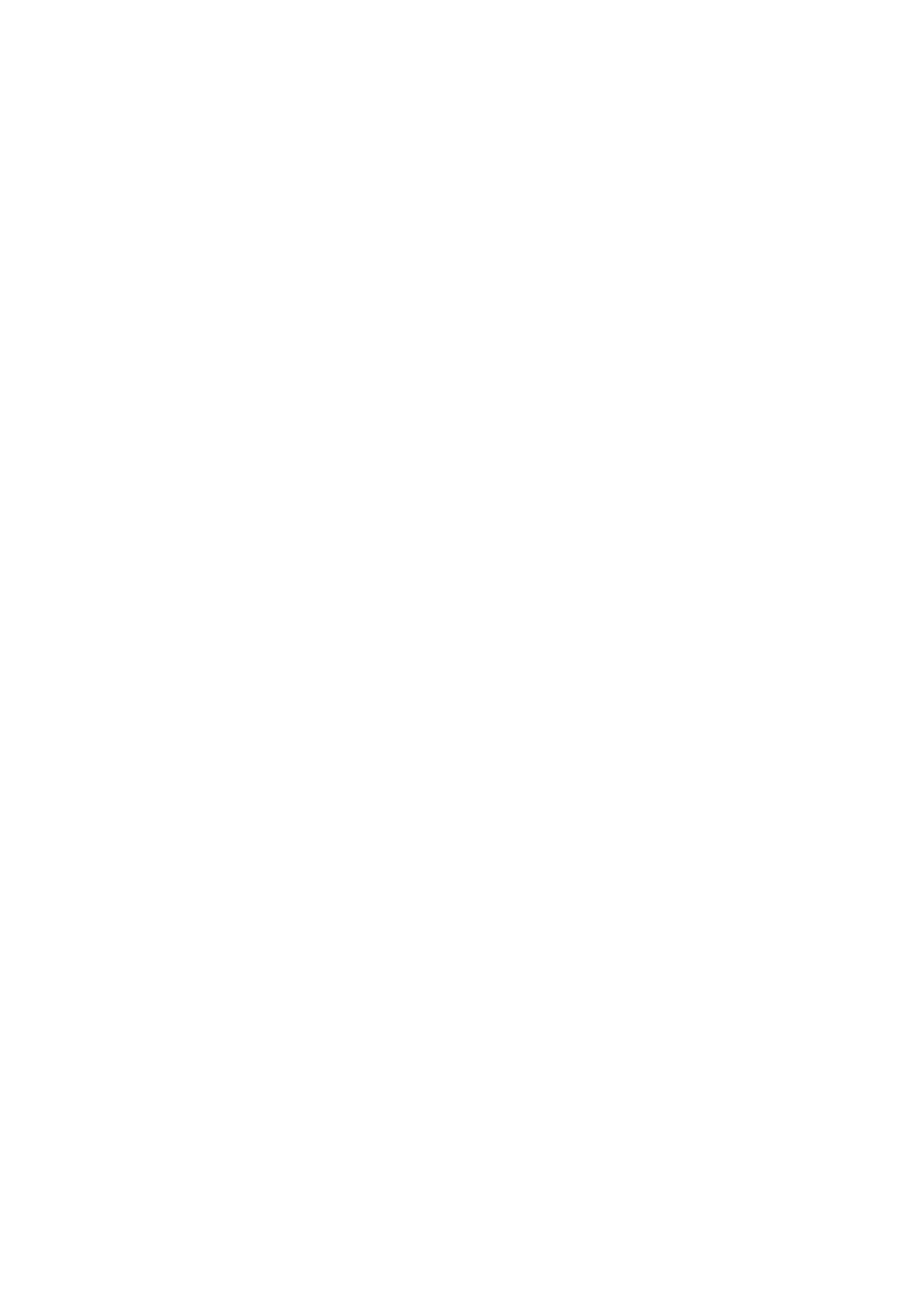European University Institute **Department of Law**

# **AFTER BREXIT: PROTECTING EUROPEAN CITIZENS AND CITIZENSHIP FROM FRAGMENTATION**

Oliver Garner

EUI Working Paper **LAW** 2016/22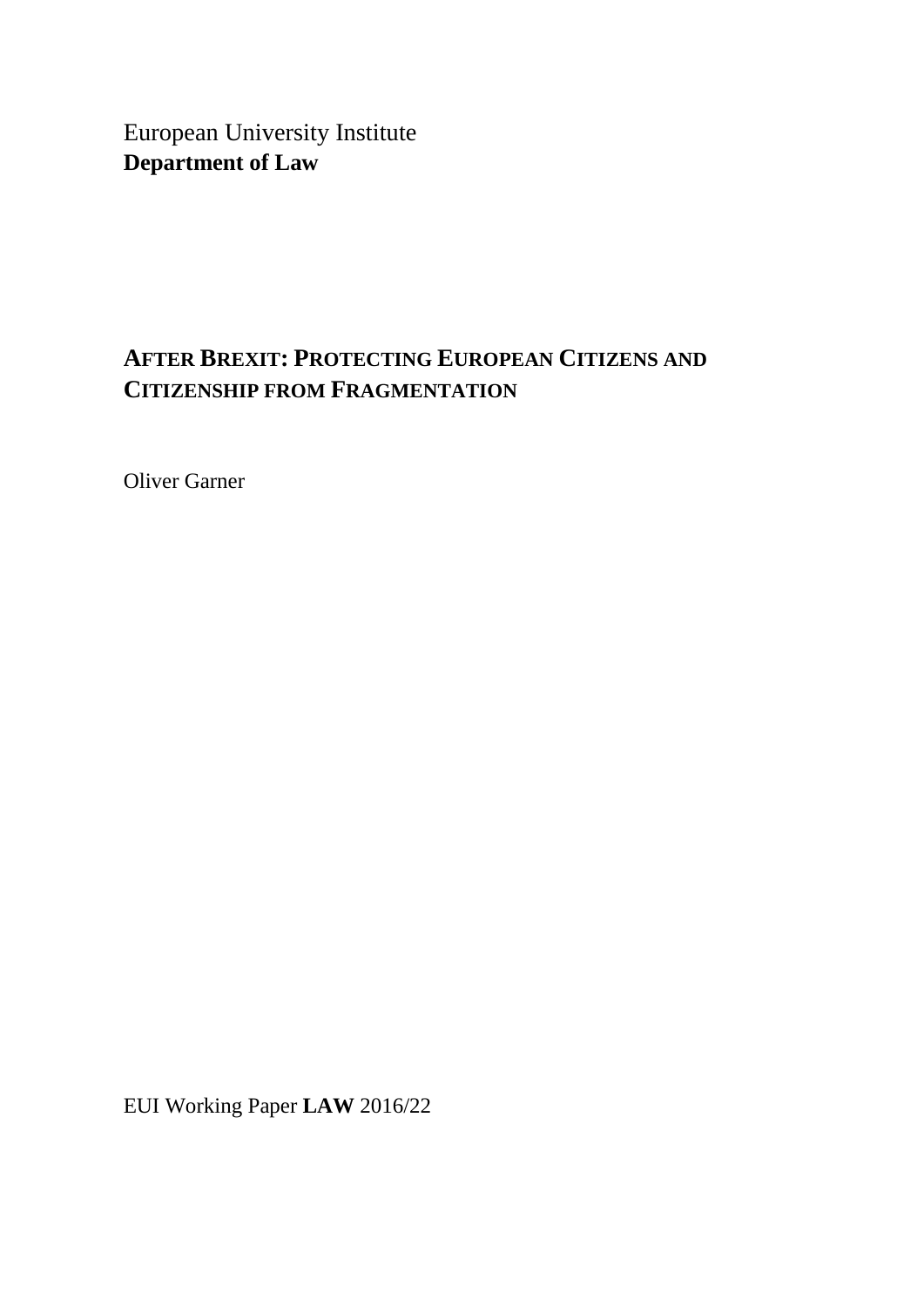This text may be downloaded for personal research purposes only. Any additional reproduction for other purposes, whether in hard copy or electronically, requires the consent of the author. If cited or quoted, reference should be made to the full name of the author, the title, the working paper or other series, the year, and the publisher.

ISSN 1725-6739

© Oliver Garner, 2016

Printed in Italy European University Institute Badia Fiesolana I-50014 San Domenico di Fiesole (FI) Italy [www.eui.eu](http://www.eui.eu/) [cadmus.eui.eu](http://cadmus.eui.eu/dspace/index.jsp)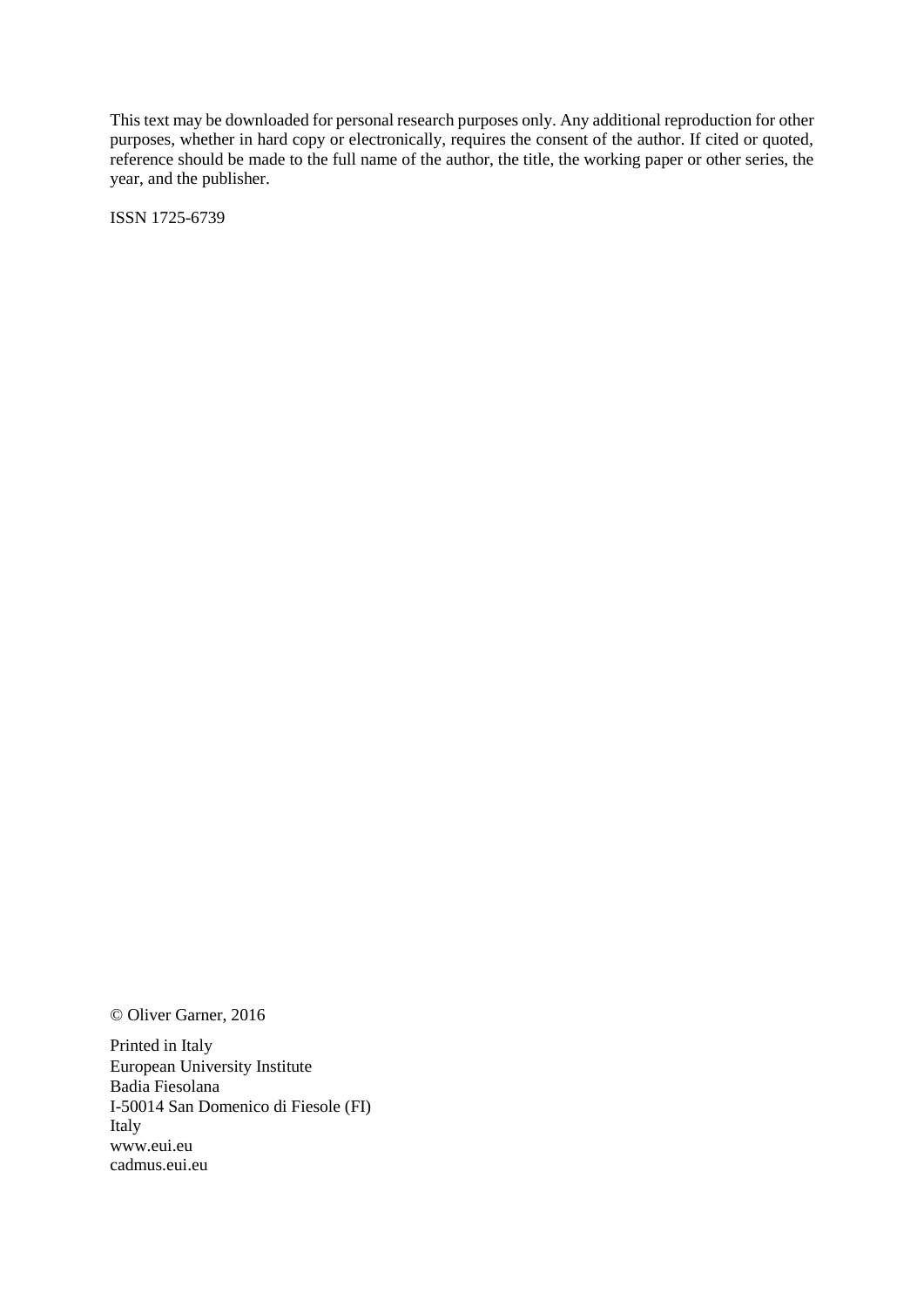## **Author contact details**

**Oliver Garner** Ph.D. Researcher

Department of Law European University Institute

Oliver.Garner@eui.eu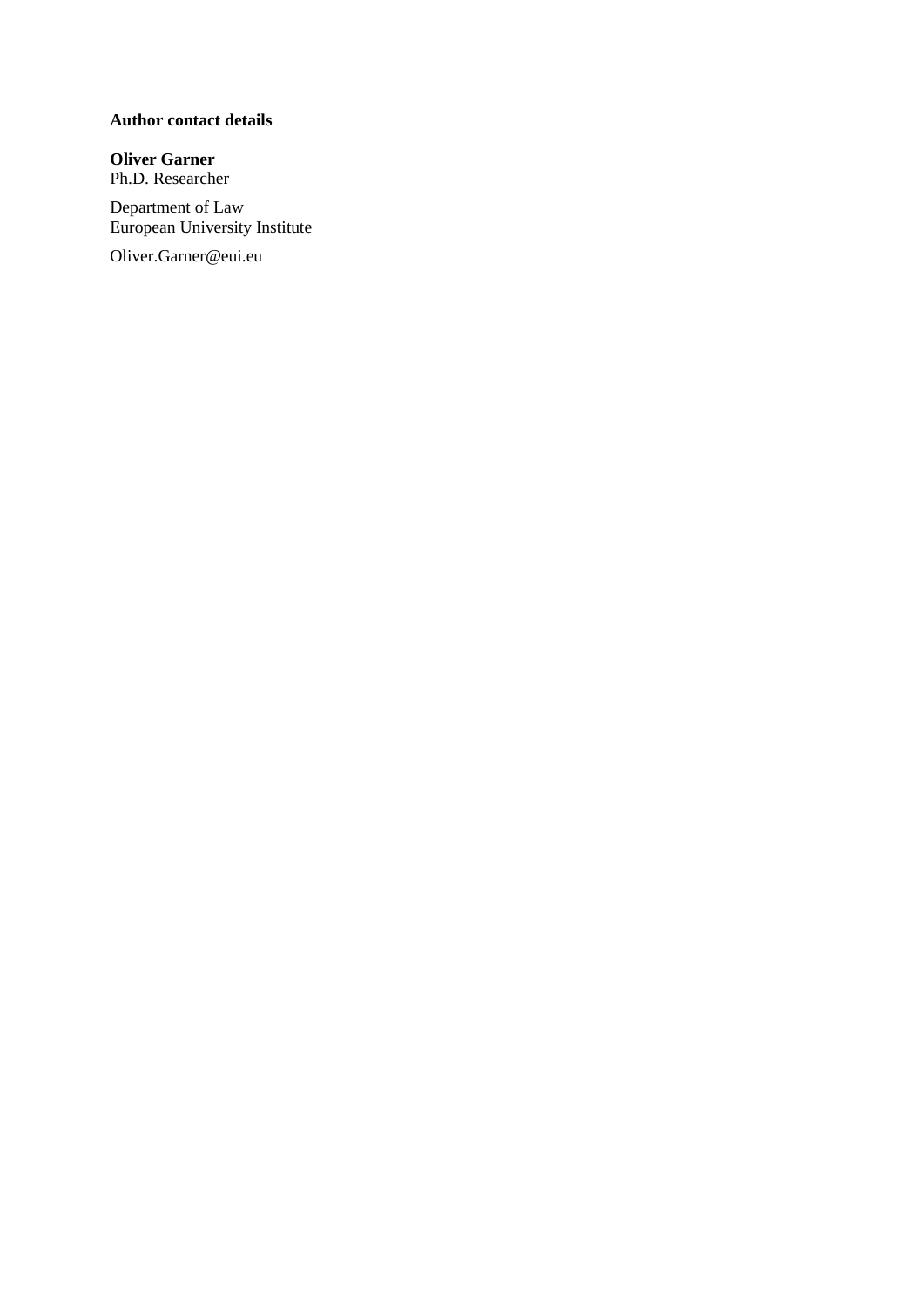# **Abstract\***

This paper takes the normative position that the fragmentation caused by the United Kingdom's withdrawal from the European Union requires legal solutions to protect the rights and status of EU citizens in the United Kingdom, and UK citizens in the European Union. The suitability of international law, domestic law, and European Union law measures are analysed on the basis of how comprehensive protection would be, and how practicable the solutions. The paper concludes with the observation that the upheaval of Brexit has prompted radical reconsideration of how the EU legal order and EU citizenship may develop in the future. Accordingly, constituting a core European citizenry would insulate European citizens and citizenship from fragmentation in the EU legal order.

# **Keywords**

l

Brexit; EU citizenship; Core Europe; Fragmentation; Withdrawal

<sup>\*</sup> I would like to thank Marise Cremona, Hitesh Dhorijawala, Giuseppe Martinico, Kinanya Pijl, Martijn Van den Brink, Neil Walker, and the participants in the EUI EU Law Working Group meeting on 16 September 2016, the SSSUP-EUI Joint Doctoral Workshop of 23 September 2016, and the University of Edinburgh Europa Research Group seminar of 25 October 2016 for invaluable comments on earlier drafts of this paper.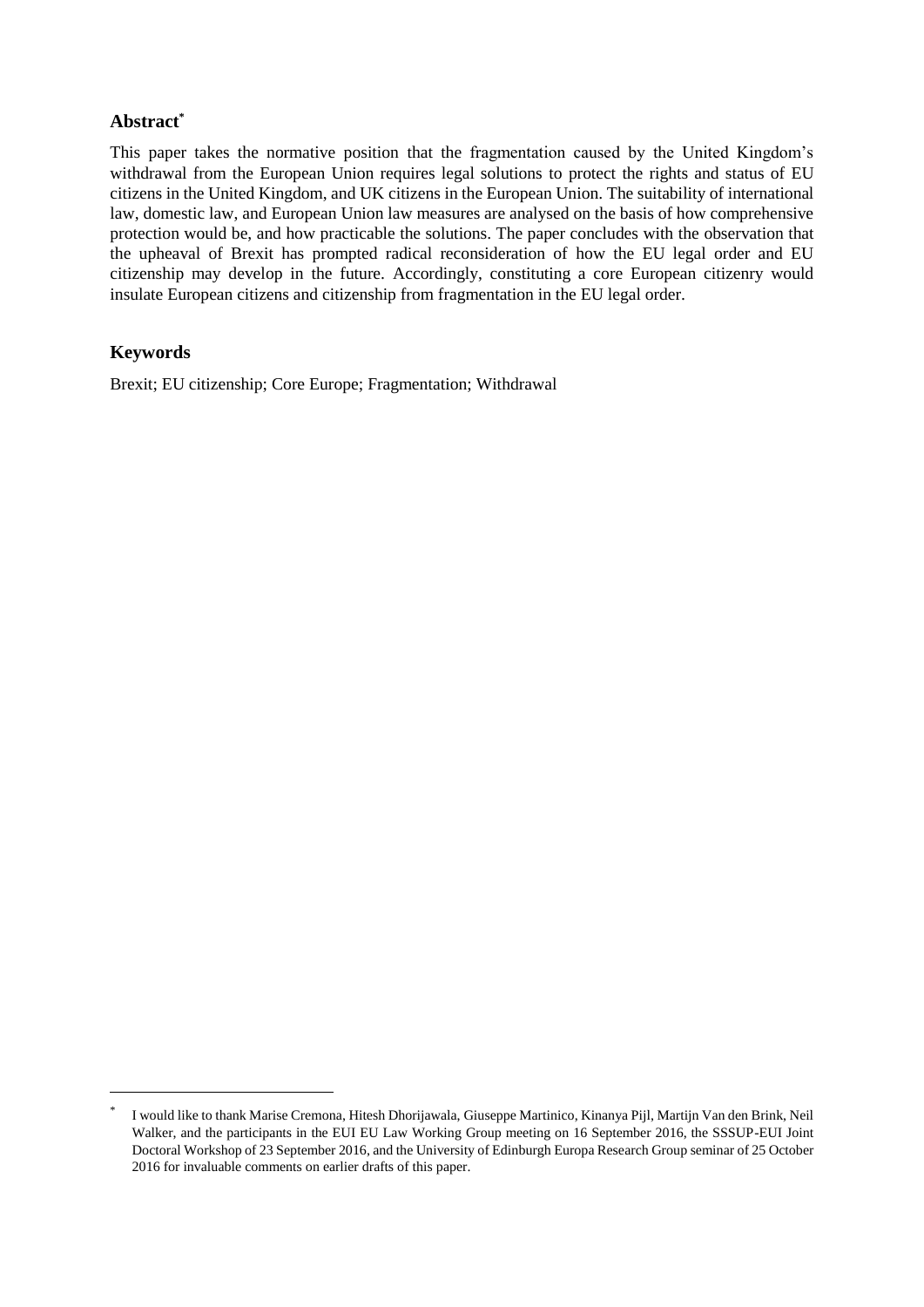# **Table of contents**

| THE BENEFITS OF EUROPEAN INTEGRATION FOR INDIVIDUALS: THE EXTENDED    |  |
|-----------------------------------------------------------------------|--|
| THE CONSEQUENCES OF FRAGMENTATION FOR INDIVIDUAL RIGHTS 4             |  |
|                                                                       |  |
|                                                                       |  |
|                                                                       |  |
|                                                                       |  |
|                                                                       |  |
|                                                                       |  |
|                                                                       |  |
|                                                                       |  |
|                                                                       |  |
| Primary law revision: Reform of citizenship of the European Union  19 |  |
|                                                                       |  |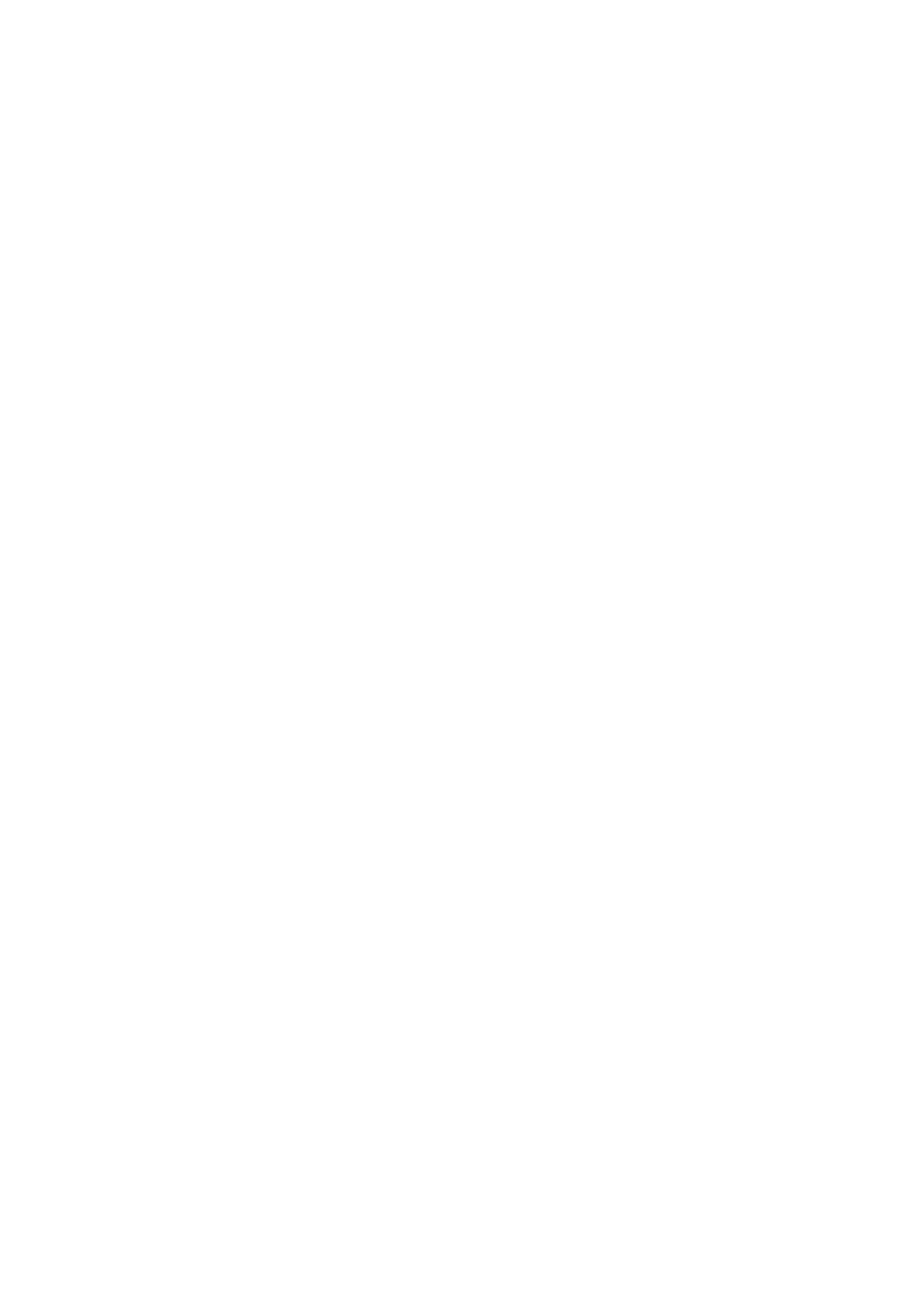#### <span id="page-8-0"></span>**Introduction: A seismic event for European integration**

The decision of the United Kingdom population on 23 June 2016 to leave the European Union is of seismic significance. On the institutional level, the result of the referendum could lead to the first use of Article 50 TEU by a Member State to withdraw from the European Union. This is an unprecedented legal event that would challenge the forward motion of the European Union's deeper integration and wider territorial expansion. On the individual level, for the first time in the European Union's history a whole Member State polity could lose the rights that its members derive from the Union legal order, as well as the status of EU citizenship. Furthermore, EU citizens from other Member States would not be able to rely on EU law that may be fundamental to their life plans within the territory of the United Kingdom. This paper analyses this phenomenon, which it defines as fragmentation in the scope of European integration. Fragmentation manifests itself through Union law norms no longer being enforceable for Union citizens within the territory of a former Member State, and no longer being applicable to this state's citizens in the territory of the European Union. The normative argument is that the negative consequences for the coherence of the Union legal order, and therefore the benefits of that order for individuals, mean that legal solutions should be considered to insulate individuals from the full effects of fragmentation.

The first part of the paper will outline a brief conception of the Union legal order that details its benefits for European citizens. This enables an understanding of how these benefits would be affected in the event of Member State withdrawal. The second part will focus on the human aspect of integration in detailing the consequences of fragmentation for the rights of European citizens. The final part of the paper will then consider solutions that could maintain not only the positive force of the rights found in Union law for all affected individuals, but also the substance of the supranational status of EU citizenship for nationals of a former Member State. The conclusion is that the disconnection of EU citizenship from being predicated on Member State nationality, and the consequent constitution of a core European citizenry, would provide the most comprehensive insulation for EU citizens from national decisions to withdraw from the Union legal order. Although it seems that such a solution will be difficult to realise at the current stage of European integration, there are indications from the Union institutions that consideration of such developments is on the horizon.<sup>1</sup> The fact that the Brexit vote has prompted such reassessment of the value of European integration and citizenship, and radical consideration of how this supranational status may develop in the future, means that the United Kingdom's withdrawal could prove to be a phoenix moment for European integration.

 $\overline{\phantom{a}}$ 

<sup>1</sup> Charles Goerens, Amendment 882 to 'Possible evolutions of and adjustments to the current institutional set-up of the European Union', Motion for a resolution, Paragraph 37a: "Advocates to insert in the Treaties a European associate citizenship for those who feel and wish to be part of the European project but are nationals of a former Member State; offers these associate citizens the rights of freedom of movement and to reside on its territory as well as being represented in the Parliament through a vote in the European elections on the European lists; Emphasises that involving citizens in the political process of their country of residence helps to build European democracy, and therefore calls for the electoral rights of citizens residing in a Member State of which they are not nationals, as set out in Article 22 TFEU, to be extended to include all remaining elections: provincial, regional, and national". (*European Parliament*, 21 October 2016)<http://www.europarl.europa.eu/sides/getDoc.do?pubRef=-%2f%2fEP%2f%2fNONSGML%2bCOMPARL%2bPE -592.348%2b01%2bDOC%2bPDF%2bV0%2f%2fEN> accessed 9 November 2016.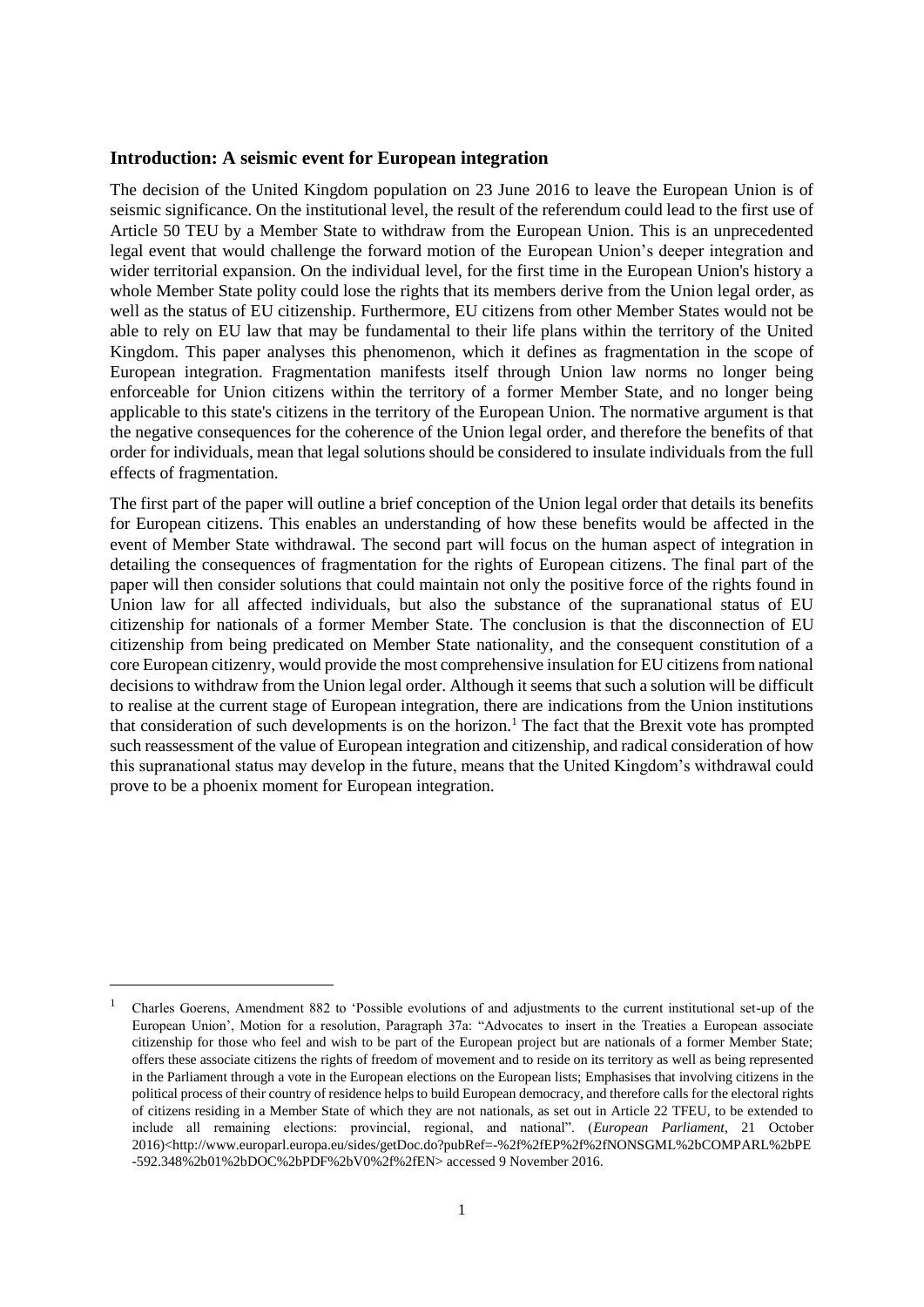## <span id="page-9-0"></span>**The benefits of European integration for individuals: The extended legal order**

The benefits of European integration for individuals is the creation of a legal order which extends beyond national boundaries.<sup>2</sup> This means that individuals can rely on the protection of positive law throughout the territory of the European Union when they engage in fundamental professional, social, and personal activities. Such activities as moving across the internal frontiers of the Union, taking up employment in a Member State, and establishing oneself in that Member State without any discrimination on the basis of nationality are protected. Therefore, these legal rights can be conceptualised as guarantees of the conditions for the pursuit of individual and collective fulfilment. Each Member State has a duty to guarantee these conditions for European citizens in their agreement to pursue ever closer union among the peoples of Europe. The extent of this protection for all European citizens is conditional on the exact nature of the obligations agreed upon in primary and secondary law within the areas of competence conferred upon the Union.

Despite the foundations of the Union as an international treaty regime, the individual European citizen has long been at the centre of deepening integration and the bearer of legal rights. This innovation did not arise through the explicit wording of the Treaties, but instead through the Court of Justice of the European Union's (CJEU) application of Union law. In the case of *Van Gend en Loos*, the Court outlined that Union law "intended to confer upon … [individuals] rights which become part of their legal heritage".<sup>3</sup> The consequence of this adjudicative integration is that primary and secondary Union law is created expressly, in addition to interstitial law 'made' by the Court, for the purpose of ensuring the fulfilment of European citizens. Furthermore, a sophisticated architecture has been established to make such norms enforceable in the legal orders of the Member States,<sup>4</sup> in addition to being justiciable by national courts,<sup>5</sup> and by the CJEU itself.<sup>6</sup> The result of this has been the creation of a community space in which the citizens of the European Union can pursue life plans with the guarantee that they have a similarly extensive degree of promotion and protection of their legal rights as in their domestic legal orders. An explicit listing of the aspects that are to be guaranteed through the "creation of an area of freedom, security, and justice"<sup>7</sup> can now be found in the Charter of Fundamental Rights of the European Union.

Arguably a key difference to national legal orders is that Union law does not crystallise customary community practice that already exists.<sup>8</sup> Instead, the new European Union legal order seeks to create this community through extension of the conditions for fulfillment beyond the nation state in a manner in which individuals have not previously practiced. This represents the attempt to create a society

<sup>&</sup>lt;sup>2</sup> On the emancipatory benefits for individuals of such a legal order, see Floris De Witte, 'Emancipation through EU Law?' in Loïc Azoulai, Barbou des Places, and Etienne Pataut (eds.) *Constructing the Person in EU Law: Rights, Roles, Identities*  (Hart Publishing 2016).

<sup>&</sup>lt;sup>3</sup> Case 26/63 *Van Gend en Loos v Nederlandse Administratie der Belagstingen*, ECR 1, para 3.

<sup>4</sup> C-6/90 *Francovich v Italy*, [1991] ECR I-05357.

<sup>5</sup> Consolidated Version of the Treaty on the Functioning of the European Union [2012] OJ C326/47 (herein cited as 'TFEU'), art 267.

<sup>6</sup> Consolidated Version of the Treaty on European Union [2012] OJ C326/13 (herein cited as "TEU"), art 19.

<sup>7</sup> Charter of Fundamental Rights of the European Union [2000] OJ C364/1.

<sup>&</sup>lt;sup>8</sup> From an analytical positivist perspective, see H.L.A Hart's account of the evolution of legal systems from primitive to sophisticated through the creation of secondary rules (H.L.A Hart, *The Concept of Law* (3<sup>rd</sup> edn, Clarendon Law Series 2012); from a political theory perspective, see Hannah Arendt's account that when human beings come together a space is generated that changes over time, revealing itself in the private context as custom, in a social context as convention, and in a public context as laws, statutes, and constitutions. (Hannah Arendt and Jerome Kohn, *The Promise of Politics* (Schocken Books 2007).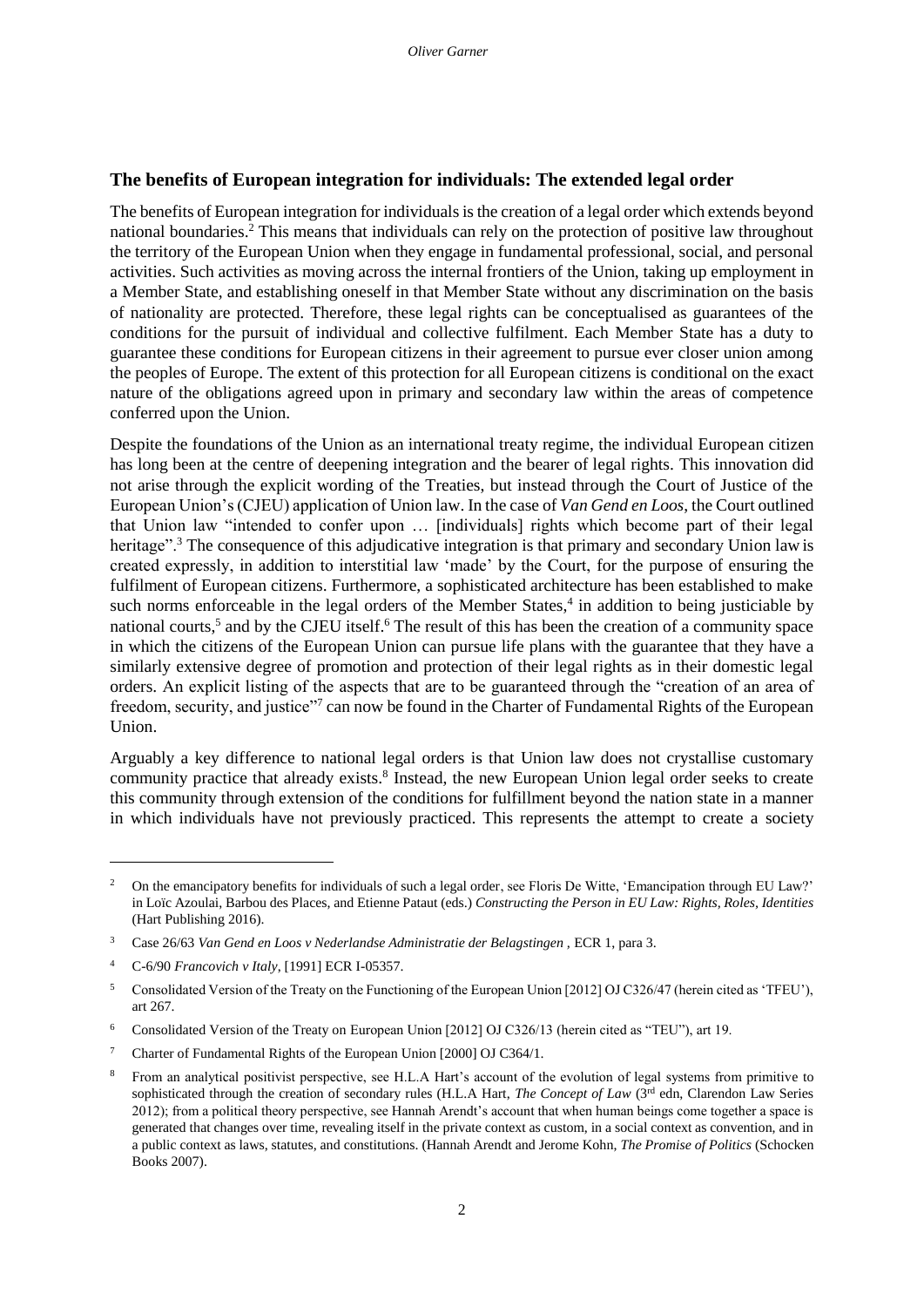through law and the incentives enshrined in the protection of rights, rather than law being used to ensure the fulfilment of pre-existing community practices and standards.<sup>9</sup> The nature of the Union legal order of rules preceding and incentivising practice as opposed to crystallising and ensuring pre-existing practice is relevant to understanding how fragmentation in this order can occur. If individuals do not sufficiently feel that they 'own' this legal system, that they do not regard it to be legitimate from the 'internal perspective'<sup>10</sup> as it does not reflect their social practices, then they are more likely to expose the underlying international treaty structure and reject the legal order through a majoritarian decision to withdraw.<sup>11</sup>

The creation of citizenship of the European Union in 1992 can be interpreted as an attempt to agglomerate this legal experiment into one holistic supranational status for European individuals. The supplementary nature of citizenship means that it is aspirational: rather than crystallising in law a preexisting community status, it seeks to create a new status. This currently operates as a limited supplement to national citizenship, but may be imbued with thicker substantive content in the future.<sup>12</sup> This aspirational nature is evidenced by the Court of Justice's statements that Union citizenship is destined to be the fundamental status of all Member State nationals.<sup>13</sup> What is of crucial importance with regard to the Brexit context is that the creation of supranational citizenship created a potentially disastrous tension between Member States as the interface through which citizens derived their Union law rights, and the roots of a direct connection between the Union and 'its' citizens such as is present in federal citizenship.<sup>14</sup>

The United Kingdom referendum lit this fuse: for the first time a Member State may cease to operate as the interface between the European Union legal order and its citizens, thus severing the membership condition necessary for its nationals to be European Union citizens. In terms of Habermas' conception of the 'dual constituent subject'<sup>15</sup> of the European Union – the same persons act as both members of a 'European people' and as 'citizens of the Union' – the withdrawal debate and its eventual enactment can be understood as a fundamental challenge to the compatibility of these two roles.<sup>16</sup> Therefore, a key theme in this paper is whether it is possible not only to ensure that affected citizens retain the capacity to exercise their rights in the Union legal order, but also whether the status from which they derive these rights may also be protected. The underlying value of integration and the links created between the

<sup>9</sup> Karlo Tuori provides a similar account from the perspective of the 'juridical' constitution: "What has detached European law from an ideal-typical state legal order is its fundamental *policy orientation* which has left its impact on constitutional law too…Such key principles of the juridical constitution as direct effect and supremacy were also motivated by policy considerations; by the effective and uniform application of European law which aimed at the establishment and functioning of the common market". (Emphasis in the original). Karlo Tuori, *European Constitutionalism* (Cambridge University Press 2015), 16.

<sup>&</sup>lt;sup>10</sup> H.L.A Hart, *The Concept of Law* (3<sup>rd</sup> edn, Clarendon Law Series 2012), 56.

<sup>&</sup>lt;sup>11</sup> This is a legal theoretical perspective utilising H.L.A Harts's concept of law; from the perspective of constitutionalism the famous 'no demos thesis' expresses a similar idea: see Dieter Grimm, 'Does Europe Need a Constitution?' (1995) ELJ 1.

<sup>&</sup>lt;sup>12</sup> TFEU art.25 provides the legal competence for adopting "provisions to strengthen or to add to the rights listed".

<sup>13</sup> Case C-184/99 *Rudy Grzelczyck v Centre Public d'aide sociale d'Ottignies-Louvain-la-Neuve* [2001] ECR I-06192, para 31.

<sup>&</sup>lt;sup>14</sup> See Francesca Strumia, 'Brexiting European Citizenship Through the Voice of Others', (2016)17 GLJ Brexit supplement 109, 113 : "If European citizenship were a real federal citizenship, it would entail a direct link between the Union and its citizens, with which the Member States would not be able to interfere."

<sup>&</sup>lt;sup>15</sup> Jürgen Habermas, 'The Crisis of the European Union in Light of a Constitutionalization of International Law – An Essay on the Constitution for Europe' in *The Crisis of the European Union: A Response* (Polity 2013), 35: "Citizens are involved in a twofold manner in constituting the higher-level political community – directly in their rule as future EU citizens and indirectly in their role as members of one of the national peoples" 35.

<sup>&</sup>lt;sup>16</sup> The balance between ensuring the fulfilment of individuals in their capacity as Member State nationals and in their capacity as European Union citizens is a key aspect in understanding and justifying withdrawal; I intend to return to this in later work.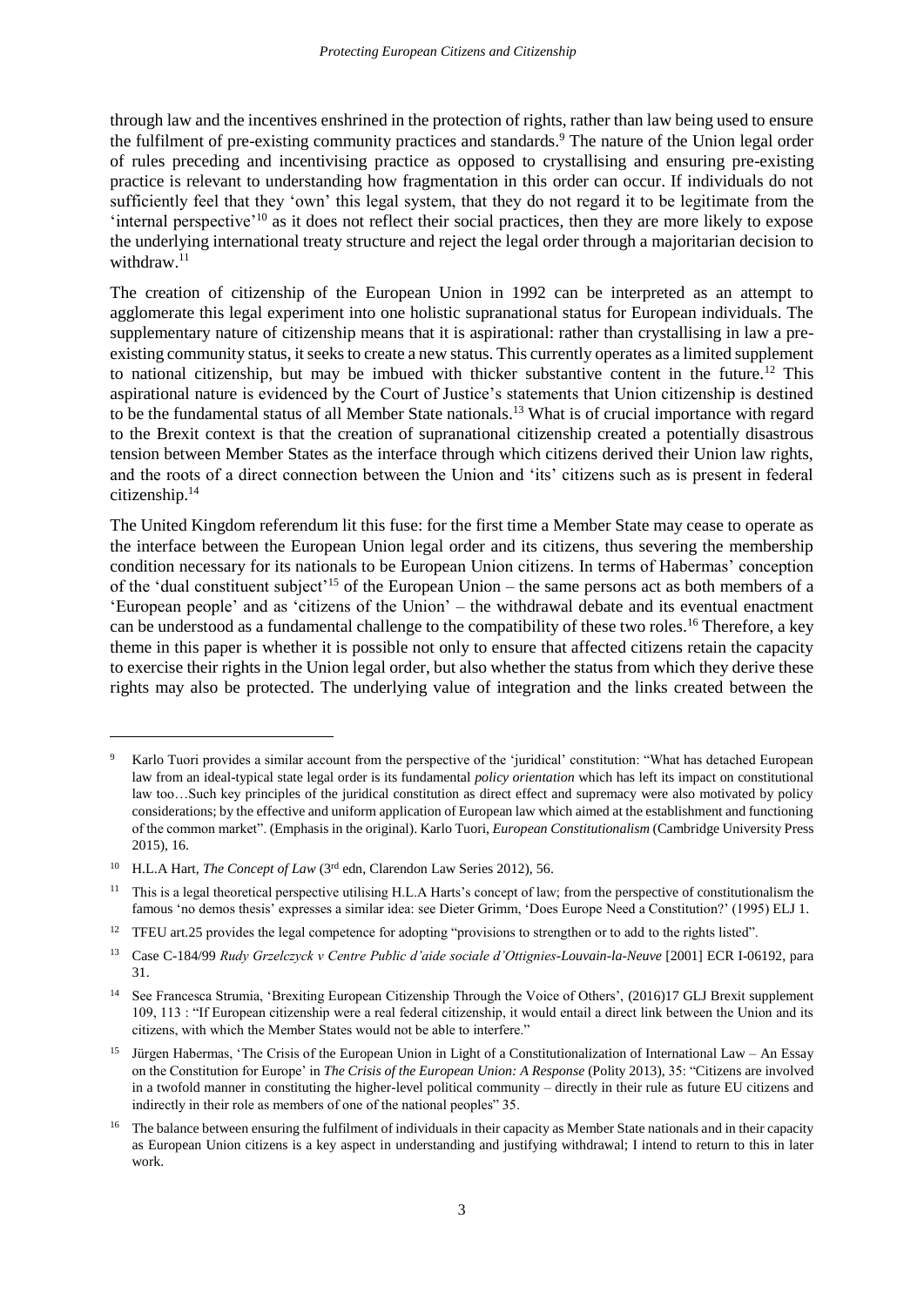individual and the Union legal order beyond their Member State must be borne in mind when considering solutions to the problems of withdrawal.

To summarise, the benefits of European integration for individuals is the creation of a legal order which extends beyond the territory of the nation in which one is currently present. The additional benefit of citizenship in this transnational legal construct is that it gathers all these disparate legal benefits together under one overarching legal status. This provides a clearly defined<sup>17</sup> residual category<sup>18</sup> of exactly who Union law is applicable to and therefore who is eligible to benefit from its guarantees. If this legal order functions in an internally coherent and holistically harmonious manner<sup>19</sup> then positive law is created which provides enforceable guarantees for individuals. They can rely on this law to pursue their particular life plans throughout the community space of the Union's territory, regardless of which nation they are currently physically present in.

In contrast, if the law of the Union is not internally coherent nor holistically harmonious, then individuals will not be able to rely on the law to a satisfactory degree in order to pursue their life activities. Thus, the legal order and its consequent benefits for individuals are fragmented. Such fragmentation can occur as a result of unauthorised violations of Union law, such as when a Member State fails to implement a Directive,<sup>20</sup> or can occur as a result of constitutionally authorised derogations in the form of the opt-outs from entire sectors of the legal order created through revision of the primary law in the Treaties.<sup>21</sup> Regardless of how the phenomenon arises, the key feature of fragmentation is that affected individuals are not able to rely on the enforcement of a Union law norm which they would have been able to if the legal order were functioning in a coherent and harmonious manner. The complete withdrawal of a Member State therefore represents the most extreme instance of this fragmentation through the complete de-application of all the norms of the Union legal order in the territory of the withdrawing state and to its nationals. This is fragmentation in the scope of the Union legal order.

#### <span id="page-11-0"></span>**The consequences of fragmentation for individual rights**

As an initial survey of the positive law rights that citizens will lose through withdrawal, the affected citizens can be divided into three categories: (1) citizens who have settled either permanently or semipermanently in another Member State; (2) citizens who are mobile across Europe without settling;<sup>22</sup> and (3) citizens of the withdrawing Member State who are sedentary within their nation. As an initial point, the de-application of the Treaties in the withdrawing Member States means that its citizens will lose their status as EU citizens and therefore their right to move and reside freely within the territory of the Member States, <sup>23</sup> the electoral rights to vote and stand as candidates in European Parliament and municipal elections in their Member State of residence, <sup>24</sup> the diplomatic right of protection of consular

<sup>&</sup>lt;sup>17</sup> 'Every person holding the nationality of a Member State': TFEU, art.20.

<sup>&</sup>lt;sup>18</sup> Residual, or default, because primary and secondary law can specifically define sub-categories of individuals that norms apply to both within the category of EU citizens (for example 'workers' as defined in Regulation 492/2011) and outside of the category ('Third Country Nationals' (TCNs) as defined by TFEU art.79).

<sup>19</sup> These concepts refer to law being created and enforced in a coherent manner within certain sectors or chapters of the *acquis*  (internal coherence) and also to these different sectors being harmonious between each other (holistic harmony).

<sup>20</sup> See *inter alia* C-6/90 *Francovich v Italy*, [1991] ECR I-05357.

<sup>&</sup>lt;sup>21</sup> For example, see TFEU Protocol No  $(21)$  detailing the United Kingdom and the Republic of Ireland's 'flexible' opt-outs from Area of Freedom, Security, and Justice measures, and Protocol No (22) for Denmark's rigid opt-out. I conceptualise such derogations as fragmentation in the *depth* of the Union legal order.

<sup>&</sup>lt;sup>22</sup> The distinction between these two categories roughly corresponds to the Citizens Directive's differentiation of rights for EU citizens present for more than three months (Category (1)) and those present for less than three months (Category (2)) in the territory of another Member State.

<sup>23</sup> TFEU, art 20(a).

<sup>24</sup> TFEU, art 20(b).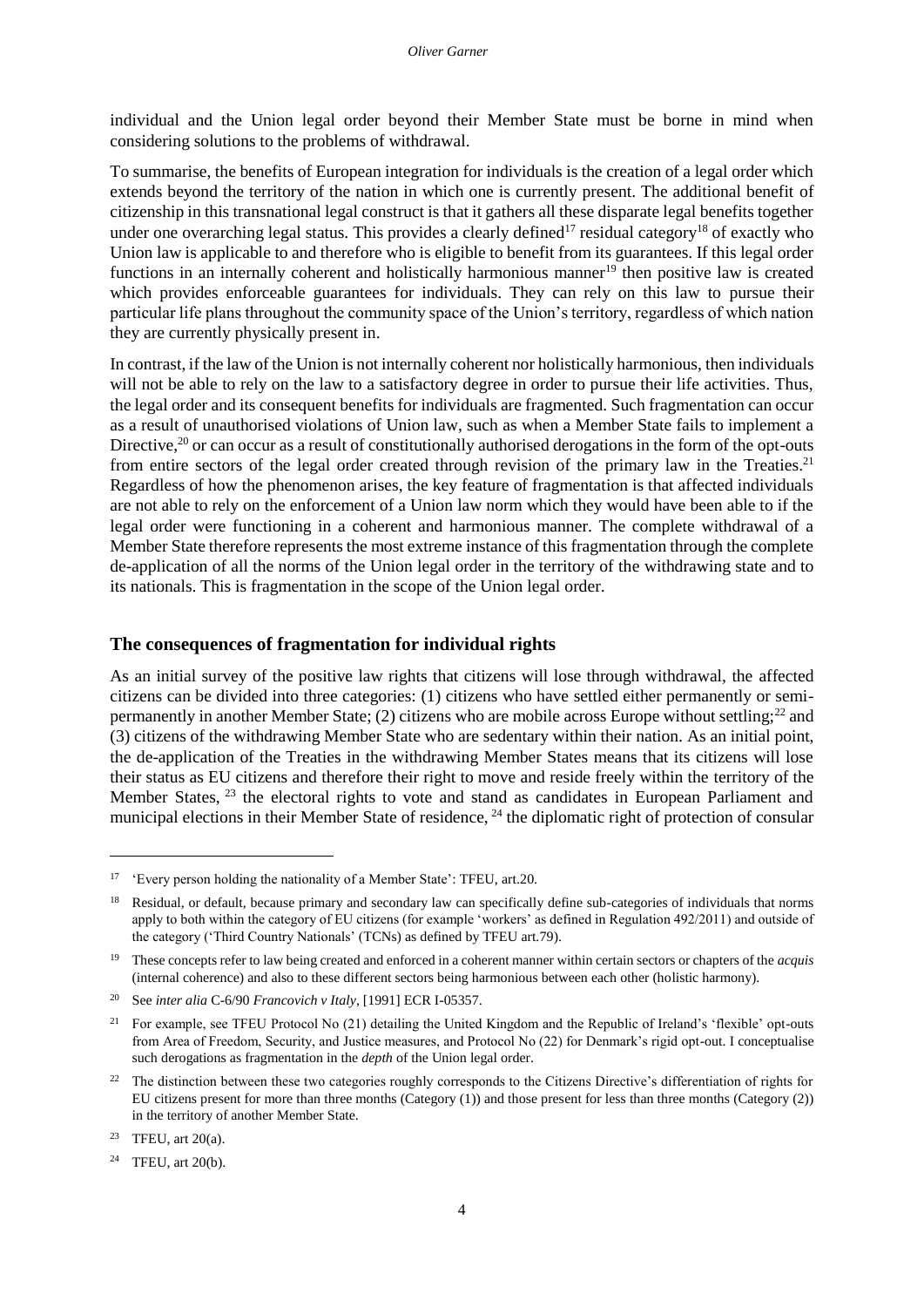authorities of any Member State in a third country, <sup>25</sup> and the administrative right to petition the institutions in any of the Treaty languages and obtain a reply in the same language.<sup>26 27</sup>

Within the first category of citizens, those with the status of 'worker' will no longer be protected by Article 45 TFEU ensuring free movement, the abolition of discrimination, and the right to remain on the territory of a Member State. Furthermore, the provisions of the Citizens Directive,<sup>28</sup> including Article 7 granting a right of residence for more than  $\overline{3}$  months,<sup>29</sup> will be de-applied in addition to Regulation 492/2011, including Article 1 on the right to take up an activity as an employed person with the same priority as nationals of the state,<sup>30</sup> and Article 7 on the right not to be treated differently from national workers and to have the right to the same social and tax advantages.<sup>31</sup> Citizens who wish to settle permanently in another Member State who are not workers would lose the conditional EU citizenship right in Article 21 TFEU to move and reside freely within the Member States.<sup>32</sup> For those who have decided to settle in another Member State to retire, Article 7 of the 2004 Directive granting a right to reside for more than 3 months provided they have sufficient resources to not become a burden on the social system would be no longer applicable.<sup>33</sup> Students whose stay is conditional on pursuing a course of study at either a private or public institution<sup>34</sup> would also no longer be apply to rely on this provision of secondary law. For each of these categories, the repatriation of residence jurisdiction by the withdrawing Member State with regard to EU citizens, and by other Member States with regard to the withdrawing state's citizens,<sup>35</sup> could mean that affected individuals would have to apply for visas to remain.

The second category – mobile citizens who do not wish to settle permanently in another Member State – would also be deprived of the Article 21 TFEU right to move and reside freely. Although this right is defined as "subject to the limitations and conditions laid down in the Treaties and by the measures adopted to give them effect", $36$  the significance is the shift from the presumption of free movement

- <sup>33</sup> Directive 2004/38, art 7(1)(b).
- <sup>34</sup> Directive 2004/38, art 7(1)(c).
- <sup>35</sup> Although it should be noted that Member States will be subject to legislation regarding the residence rights of Third Country Nationals under Article 79 TFEU (see discussion on page 23 below).

<sup>&</sup>lt;sup>25</sup> TFEU, art  $20(c)$ .

<sup>26</sup> TFEU, art 20(d).

<sup>27</sup> In 'Pretending There is No Union: Non-derivative *Quasi*-Citizenship Rights of Third Country Nationals in the EU' in Daniel Thym and Margarite Zoeteweij-Turhan (eds), *Rights of Third Country Nationals under EU Association Agreements* (Brill Nijhoff 2015), Dimitry Kochenov and Martijn van den Brink argue that these administrative rights can be enjoyed by 'any person' due to their duplication in the broader context of Article 227 and 228 TFEU. The authors conclude that "it is puzzling why the rights to petition the EP and to apply to the Ombudsman are actually included among the citizenship rights of the Treaty". Although it is true that the text of Article 24 TFEU mirrors these provisions, the key added benefit seems to be that every citizen may write and receive a reply in one of the language outlined in Article 55(1) TEU: this citizenship right could therefore be regarded as a right to linguistic diversity. Consequently, although an ex EU-citizen may well retain the right of petition due to their status as "any natural or legal person residing…in a Member State" for the purposes of Article 227 and 228, if their language is removed from Article 55 then the right that is lost is what language they are able to use.

<sup>&</sup>lt;sup>28</sup> Directive 2004/38/EC of the European Parliament and of the Council of 29 April 2004 on the rights of citizens of the Union and their family members to move and reside freely within the territory of the Member States [2004] OJ L158/77 (herein referenced as 'Directive 2004/38').

<sup>&</sup>lt;sup>29</sup> Directive 2004/38, art  $7(1)(a)$ .

<sup>&</sup>lt;sup>30</sup> Regulation (EU) No 482/11 of the European Parliament and of the Council of 5 April 2011 on freedom of movement for workers within the Union Text with EEA relevance [2011] OJ L141/1 (herein referred to as Regulation 492/2011), art 1(1), (2).

<sup>&</sup>lt;sup>31</sup> Regulation 492/2011, art  $7(1)$ , (2).

 $32$  TFEU, art 21(1).

<sup>36</sup> TFEU, art 21(1).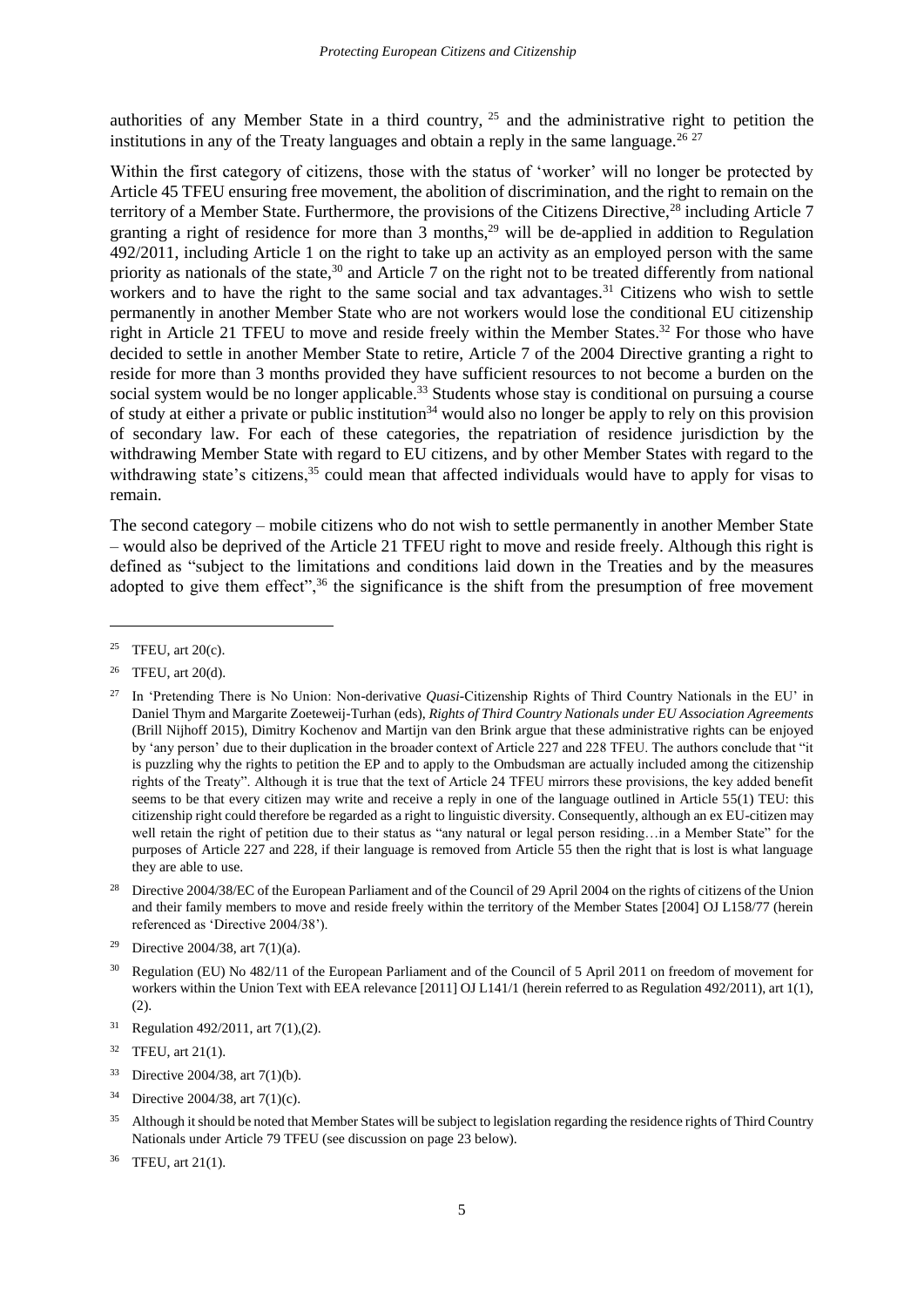which is to be rebutted by the Treaty provisions to the starting point of allowing the nation states to define the conditions of movement internally. The de-application of the Schengen acquis now contained within Regulation 562/2006 would have the same consequence, particularly the right in Article 20 which states that "[i]nternal borders may be crossed at any point without a border check on persons, irrespective of their nationality, being carried out".<sup>37</sup> <sup>38</sup> Furthermore, the right to exit<sup>39</sup> and enter<sup>40</sup> Member States and to reside for up to 3 months<sup>41</sup> without any conditions or formalities other than an identity card or passport contained in the 2004 Directive would be de-applied. Further to the restrictions on the right to move and reside, the de-application of Union law would also affect the convenience of using services while moving through Europe.<sup>42</sup>

The final category is those citizens within the withdrawing Member State who do not exercise their rights to move and reside throughout the territory of the Union. The social rights that have been enshrined in EU law have been referred to as the 'social constitution'.<sup>43</sup> This is indicative of the role<sup>44</sup> of Union rights in supplementing and bolstering the traditional role of the constitutional state in guaranteeing the conditions for freedom and fulfilment of its citizens.<sup>45</sup> It is important to note that rights which are contained in Directives have been implemented into the national legal orders of the Member State through domestic legislation. The key point, however, is that the Member State would no longer be under an obligation to implement secondary Union law. Therefore, it would be the prerogative of the legislature whether to retain, amend, or repeal such legislation. Regardless of the retention of the substance of these rights, the de-application of Article 19 TEU, Article 267 TFEU and Article 263 TFEU and Article 47 of the Charter of Fundamental Rights means that the Member State's citizens would no longer have recourse to judicial procedures at the supranational level to vindicate their rights.

Examples of the rights which would be de-applied in the event of withdrawal include the Directives on Maternity Leave and Parental Leave<sup>46</sup> granting the right to parental leave for at least a period of four months.<sup>47</sup> A further example is Directive 2003/88/EC concerning certain aspects of the organisation of working time<sup>48</sup> which provides limitations on working hours, daily and weekly rest periods, and the provision of paid annual leave. In terms of the pursuit and guaranteeing of fulfilment of sedentary citizens, the important point here is that these are not rights which require the structure of the harmonised and extended Union legal order due to the fact they are not predicated on pursuing a life-plan outside

- <sup>40</sup> Directive 2004/38, art 5.
- <sup>41</sup> Directive 2004/38, art 6.

<sup>&</sup>lt;sup>37</sup> Regulation (EC) No 562/2006 of the European Parliament and of the Council of 15 March 2006 establishing a Community Code on the rules governing the movement of persons across borders (Schengen Borders Code)[2006] OJ L105/1, art 20.

<sup>&</sup>lt;sup>38</sup> The United Kingdom already has an opt-out from the Schengen acquis, and therefore the legal situation for EU citizens in the United Kingdom will remain the same.

<sup>39</sup> Directive 2004/38, art 4.

<sup>&</sup>lt;sup>42</sup> For example, the new right not to be subjected to roaming charges found in Regulation (EU) 2015/2120 of the European Parliament and of the Council of 25 November 2015 laying down measures concerning open internet access [2015] OJ L310/1.

<sup>&</sup>lt;sup>43</sup> Claire Kilpatrick, 'Are the Bailouts Immune to EU Social Challenge Because They Are Not EU Law?' (2014) 10 European Constitutional Law Review (EuConst) 393, 394. See also Chapter 7 of Tuori, 'European Constitutionalism' (n.9).

<sup>44</sup> This is not to say that the European Union has always necessarily fulfilled this role. See Karlo Tuori's discussion referenced in the footnote above.

<sup>45</sup> Habermas, 'The Crisis of the European Union' (n.15).

<sup>46</sup> Council Directive 2010/18/EU of 8 March 2010 implementing the revised Framework Agreement on parental leave [2010] OJ L68/13.

<sup>47</sup> ibid, Clause 2.

<sup>48</sup> Directive 2003/88/EC of the European Parliament and of the Council of 4 November 2003 concerning certain aspects of the organisation of working time [2003] OJ L299/9.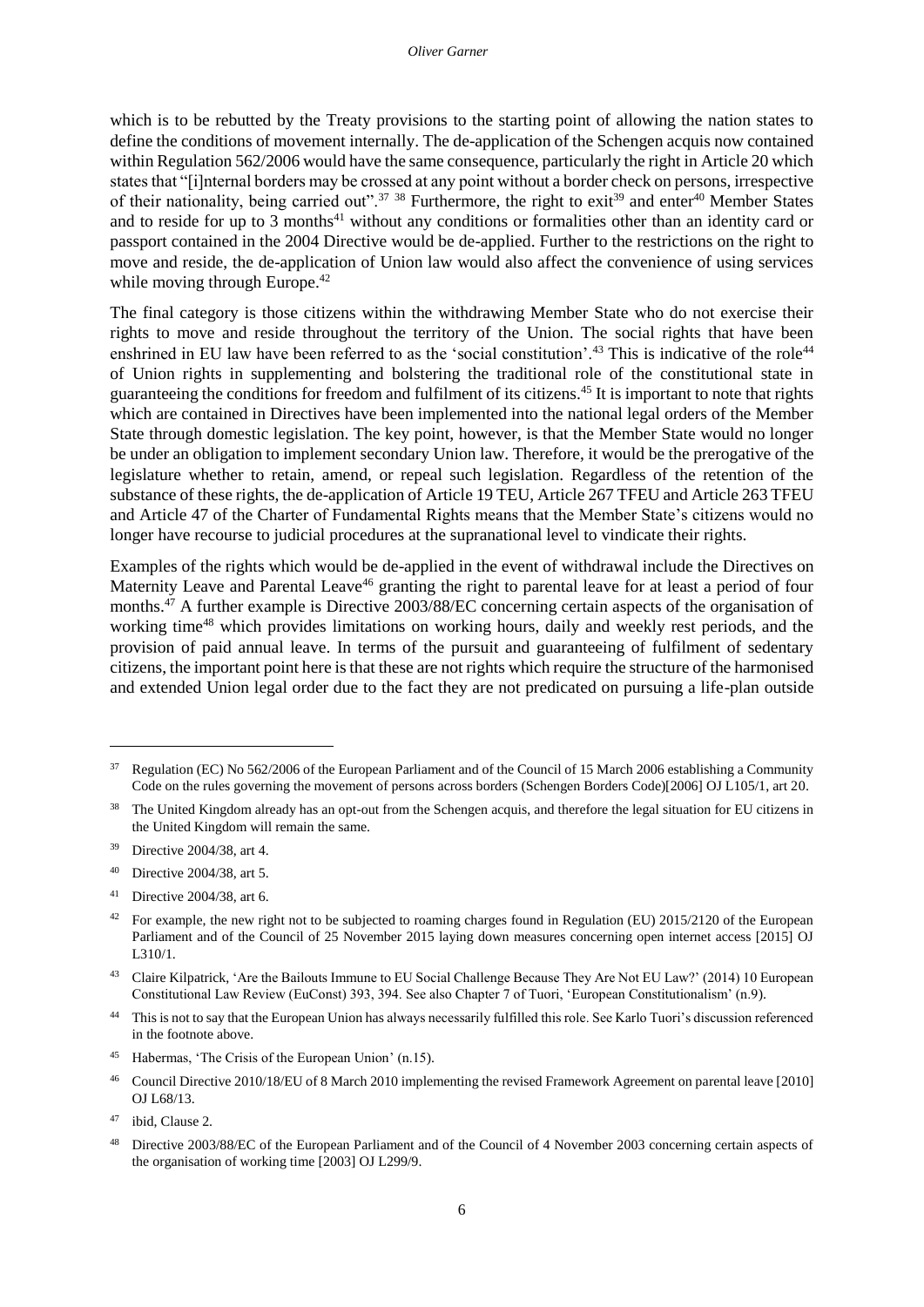the Member State borders.<sup>49</sup> However, they are rights in which the Union has either provided impetus for vindication, or has provided a minimum standard of compliance that a Member State cannot deviate from with judicial redress available to individuals if violated. This has therefore provided legal guarantees for the pursuit of fulfilment for European citizens within their own Member States.

This preliminary outline of the legal consequences of de-integration of a Member State's legal order from Union law has sought to show that the implications for European citizens of pure withdrawal are that it will be more difficult for the withdrawing state's citizens to move freely through the territory of the Union and to establish themselves in the societies of the other Member States. Concurrently, the same difficulties will be encountered by Union citizens seeking to establish themselves in the society of the withdrawn state. Furthermore, even for those citizens of the ex-Member State who do not wish to establish themselves in other Member States, the de-application of Union law could make the already established conditions for social life more difficult to vindicate. Due to the latter situation being purely internal after a withdrawal, and therefore outside the remit of the Union's action, it would be the responsibility of domestic political processes to ensure that these guarantees are preserved in the event of the de-application of Union law. The following section will, alternatively, consider the legal solutions that could ensure that the rights of EU citizens in the United Kingdom, and UK citizens in the European Union's territory, are preserved.

## <span id="page-14-0"></span>**Legal solutions to protect citizens and citizenship**

There are a range of potential options for protecting the rights of UK citizens in Europe and EU citizens in the UK. The tentative solutions proposed here are categorised by their source: international law, domestic law, and European Union law. In assessing the different solutions, I will utilise two standards of assessment: how comprehensive the protection afforded to citizens and citizenship will be; and how likely it is that the solution will be realised in the current political context of the European Union. These categorisations do not mean that the solutions are mutually exclusive; instead, the most practicable solutions may be utilised as a stop-gap measure which can then be developed in the future.

## <span id="page-14-1"></span>*International law treaty rights*

 $\overline{\phantom{a}}$ 

Seemingly the clearest and most practicable way in which individual rights could be protected is through the terms of a withdrawal treaty and any future relations treaty between the UK and the EU. Article 50 makes provisions for this: the primary condition for the Union's treaties to be de-applied in the withdrawing state is the conclusion of a withdrawal treaty "taking account of the framework for its (the withdrawing Member State's) future relationship with the Union".<sup>50</sup> Maintaining the substantive benefits of Union law for citizens would not be limited to the terms of such a withdrawal treaty because the withdrawing state and the Union would be free to conclude international treaties creating positive rights for individuals. Sir David Edward and Derrick Wyatt have argued that the United Kingdom and the European Union may even be obliged to conclude a separate "future relations treaty" to enact the framework of the future relationship outlined in the withdrawal treaty.<sup>51</sup> The advantage for affected individuals of this solution is the potential for creation of treaty rights that are binding in international law upon states. Crucially, however, regardless of how extensive rights protection is, international law cannot replicate the unique benefits of EU citizenship for UK citizens. Furthermore, the apparent

<sup>49</sup> From the perspective of the United Kingdom's legal order, see the statements by the High Court that such rights fall into the category of 'rights capable of replication in the law of the United Kingdom'. *R(Miller) v. Secretary of State for Exiting the European Union* [2016] EWHC 2768 (Admin), [58].

 $50$  TEU, art  $50(2)$ ; if an agreement is not concluded the secondary condition for withdrawal is the end of the two year period after the notification to trigger Article 50.

<sup>51</sup> House of Lords European Union Committee, *The Process of Withdrawing from the European Union* (2015-2016, HL 11), para 24.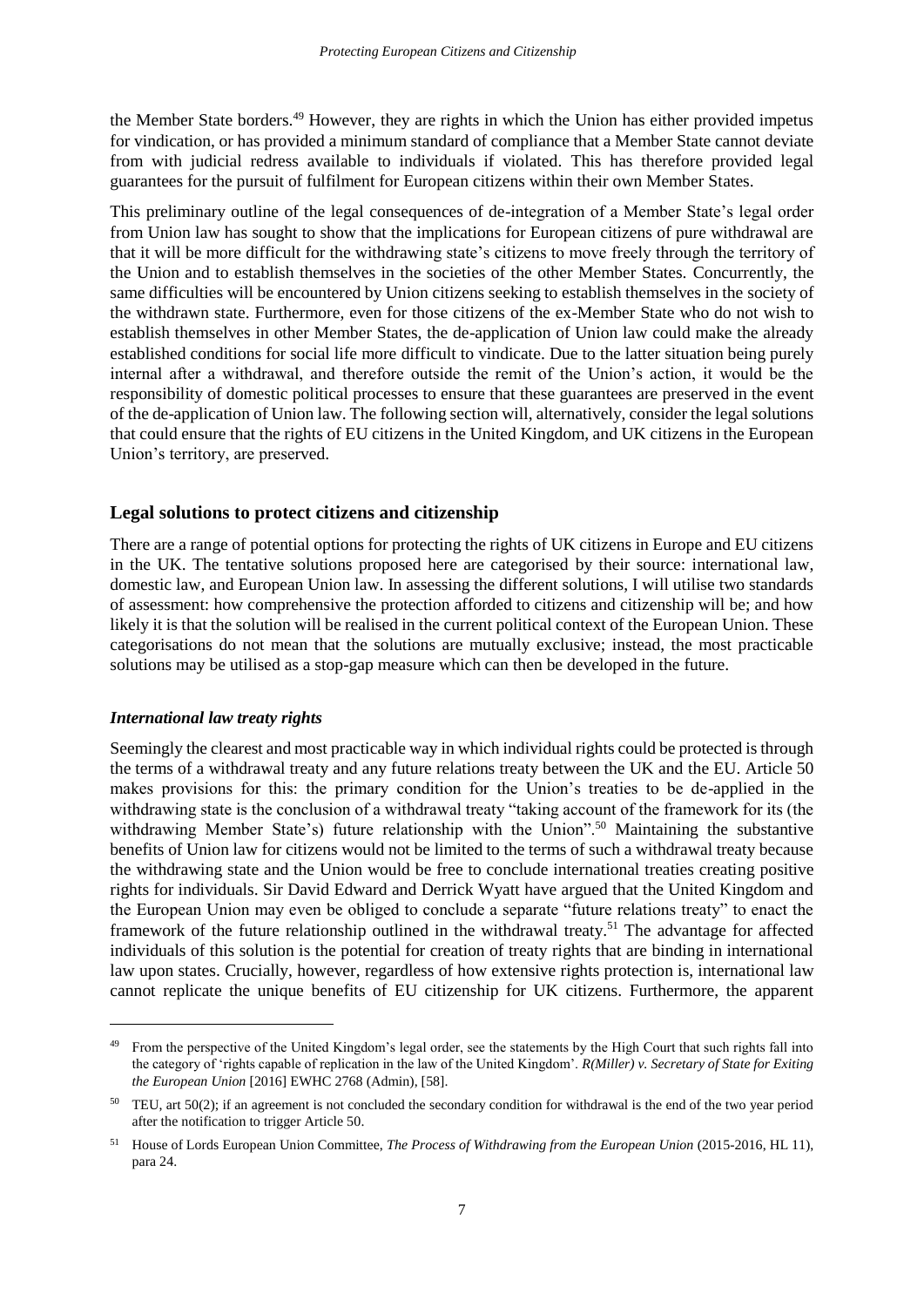political necessity of reciprocity of obligations between the Union and the United Kingdom would seem to be a grave practical impediment to the creation of a comprehensive rights protection scheme.

In negotiating a treaty, the Members of the European Parliament could have an important role to play in protecting the rights of the citizens that they represent. This is important due to the institution's role of representing European individuals in their constituent role as citizens of the Union. Article 50(2) outlines that the withdrawal agreement can be concluded only after obtaining the consent of the European Parliament. MEPs could withhold this consent until the framework for future relations provides what they regard as adequate protection for their constituents. Perhaps for precisely this reason Article 50(3) only bars the United Kingdom's members of the Council and the European Council from the negotiations on the side of the Union instead of also barring the United Kingdom's MEPs from the vote.

If an association agreement were chosen as the form for enacting a future relations treaty, then Article 218(6)(a)(i) outlines that the European Parliament's consent would be necessary. However, if such an association agreement were concluded after the withdrawal treaty came into force then the United Kingdom's MEPs would not have input into the agreement's content. Instead, the only representation for UK citizens would be from the negotiators on the UK side. For this reason, it is important that MEPs engage extensively and reflect their constituent's views in the creation of the framework for future relations that will be set out in the withdrawal treaty. Such a tailored association agreement could grant positive legal rights enforceable in international law for UK citizens and for EU citizens in the United Kingdom. Indeed, if the Court of Justice were to find that certain provisions of a treaty had direct effect, as they did in the association agreement with Poland,<sup>52</sup> then UK citizens could seek to enforce the terms of the treaty against the EU institutions or a Member State before the Court of Justice of the European Union.<sup>53</sup> However, the very different context of the Europe Agreement must be borne in mind when considering how the Court of Justice would determine its jurisdiction. Whereas in the Polish context the agreement served as a stepping stone to accession, in the United Kingdom context it would serve the opposite purpose as a stepping stone away from membership. <sup>54</sup>

An 'off the shelf' treaty option for ensuring the free movement rights of citizens would be for the United Kingdom to become a party to the European Economic Area (EEA) agreement as a third country. Chapters I and II of Part III of the agreement ensure that both EU citizens and citizens of European Free Trade Area (EFTA) countries have the right to accept offers of employment,<sup>55</sup> move freely<sup>56</sup> and stay for the purpose of this employment,<sup>57</sup> and to establish themselves<sup>58</sup> throughout the EU and EFTA Member States with the necessary social protections.<sup>59</sup> These provisions mirror the rights granted to the citizenship sub-category of 'workers' in Article 45 TFEU. Furthermore, the EEA agreement makes provision for a court of justice (EFTA court) and an EFTA Surveillance Authority to ensure fulfilment of these obligations.<sup>60</sup> The effect of the United Kingdom joining the EEA agreement for UK citizens within the sub-category of 'worker' would be the *de facto* retention of important rights that they have

<sup>&</sup>lt;sup>52</sup> Europe Agreement establishing a relationship between the European Communities and their Member States, of the one part, and the Republic of Poland, of the other part, concluded and approved on behalf of the Community by Decision 93/743/Euratom, ECSC, EC of the Council and of the Commission of 13 December 1993 (OJ 1993 L 348/1), art 37(1).

<sup>53</sup> See Case C-162/00 *Pokrzeptowicz-Meyer* [2002] ECR I-01049.

<sup>&</sup>lt;sup>54</sup> For more on how political context influences the Court of Justice's interpretation of association agreements, see Christa Tobler, 'Context Related Interpretation of Association Agreements" in Daniel Thym and Margarite Zoeteweij-Turhan (eds.) *Rights of Third Country National under EU Association Agreements* (Brill Nijhoff 2015).

<sup>55</sup> Agreement on the European Economic Area (OJ 1994 L 1/3) (herein referred to as the "EEA Agreement"), art 28(a).

<sup>56</sup> EEA Agreement, art 28(b).

<sup>57</sup> EEA Agreement, art 28(c).

<sup>58</sup> EEA Agreement, art 31.

<sup>59</sup> EEA Agreement, art 29.

<sup>60</sup> EEA Agreement, art 108.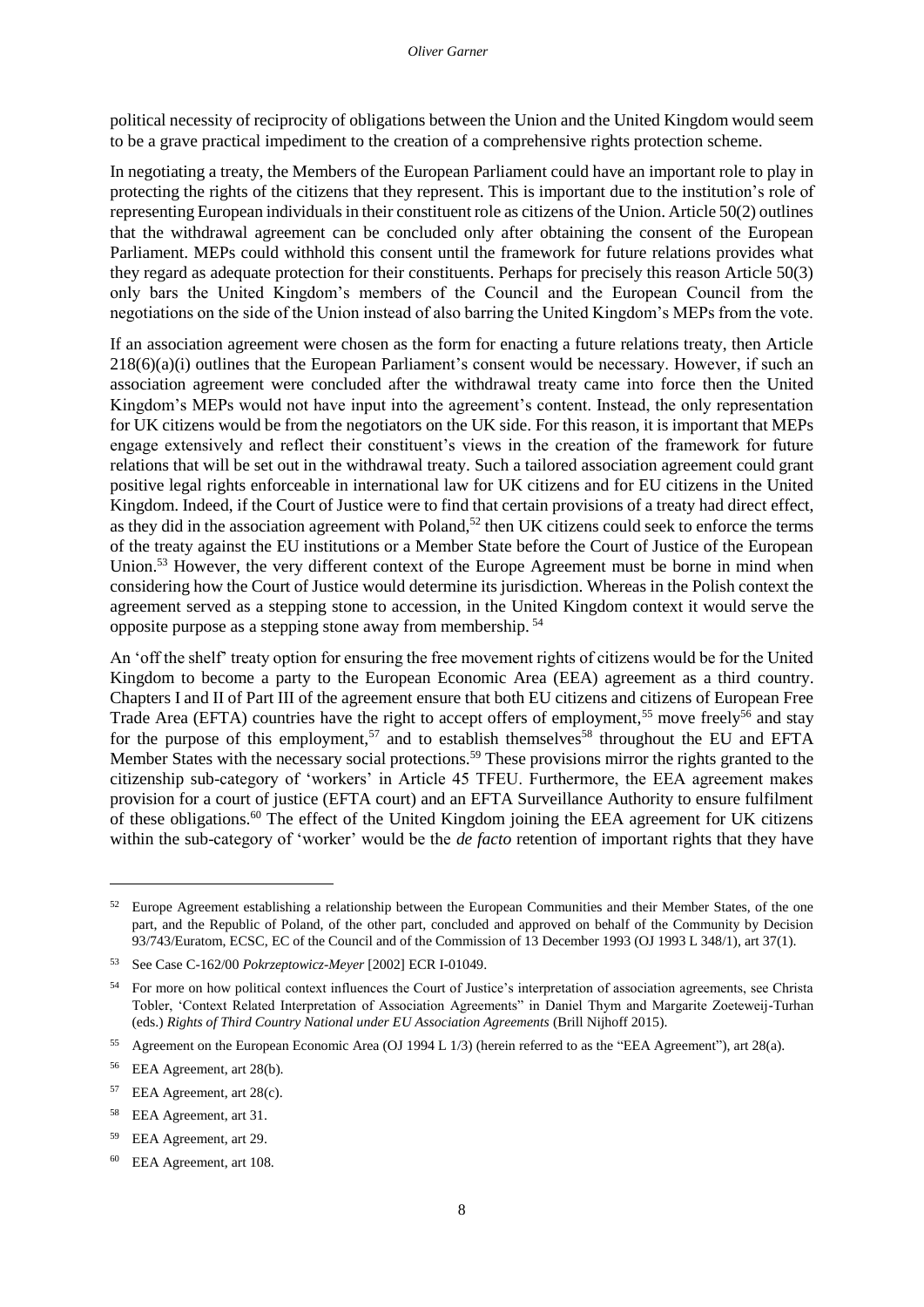been able to exercise through European Union law, and the concordant retention of such rights for EU citizens in the territory of the United Kingdom.

However, there are problems with the treaty solution from the perspective of providing holistic protection for UK citizens in the Union's territory. Treaty rights necessarily can only provide a piecemeal solution by enshrining the protection of individual rights in positive international law; it is not possible to preserve entirely the status of EU citizenship from which UK citizens derived these rights. Crucially, even the apparently readymade solution of the EEA agreement would not allow UK nationals to retain the substance of their EU citizenship. As a caveat to the implementation of the Citizens Directive by the EFTA states, the contracting parties to the EEA agreement declared explicitly that "[t]he concept of Union citizenship…has no equivalent in the EEA Agreement".<sup>61</sup> Despite this, the EFTA Court<sup>62</sup> has engaged in some creative interpretation in order to protect the rights of applicants in factual situations analogous to the Court of Justice's case law which relies on citizenship.<sup>63</sup> Nevertheless, the crux of this legal position is that UK nationals will not retain the ostensibly unconditional Article 20 right to move freely and reside in the Member States if the United Kingdom accedes to the European Economic Area agreement.

The institutional effects of a treaty arrangement which does not preserve Union citizenship is that UK citizens will have no direct input into the process of how future Union law is created, beyond their representation by UK MEPs in the drafting of the withdrawal treaty. Following withdrawal, UK citizens will no longer be represented by their national ministers in the legislative institutions of the Council<sup>64</sup> or by directly elected Members of the European Parliament. Furthermore, with the exception of the Court of Justice finding that certain treaty provisions have direct effect, UK citizens would also be disconnected from the supranational judicial architecture which provides for effective protection and enforcement of their rights. Therefore, an association agreement or similar treaty could protect the substance of citizens' rights at a particular moment, but it would not allow UK citizens to be involved in the progressive development of the content and enforcement of such rights.

Furthermore, in terms of practical feasibility, a serious and potentially fatal problem for treaty arrangements to protect individual citizens' rights comprehensively is reciprocity. If UK citizens are to be granted free movement, residence, and establishment rights on Union territory then it seems highly likely that the Union would demand that the United Kingdom grants reciprocal rights on these 'nonnegotiable' issues to EU citizens in the territory of the United Kingdom. Such reciprocity could even be made a condition of the agreement.<sup>65</sup> The political situation in the United Kingdom regarding the Brexit negotiations suggests that it is highly unlikely that the United Kingdom government will agree to legal obligations to vindicate extensively the pre-existing rights of EU citizens. The EEA option would require the United Kingdom to give full access to its territory to EU citizens who fulfill the conditions of the agreement; however this seriously contradicts the promises of the leave campaigners that the United Kingdom would be able to "take back control" of its borders.<sup>66</sup> Furthermore, the sophisticated judicial oversight by the EFTA court contradicts the calls of leave campaigners to remove the United Kingdom

<sup>&</sup>lt;sup>61</sup> "Joint declaration by the contracting parties to decision no. 158/2007 incorporating Directive 2004/38/EC into the EEA Agreement".

<sup>62</sup> See Case E-26/13, *Gunnarsson*, advisory opinion of 27 June 2014; for extensive discussion see Fredriksen and Franklin, 'Of Pragmatism and Principles: The EEA Agreement 20 Years On' (2015) 52 *Common Market Law Review* 629, 638-646.

<sup>63</sup> For example, Case C-34/09 *Ruiz Zambrano v Office national de l'emploi* [2011] ECR I-01177.

<sup>64</sup> On Habermas' account (see n.15 above) the Council is the institution that represents UK nationals in their role as members of a 'European people', whereas, as outlined above, the European Parliament represents individuals in their role as 'citizens of the Union'.

<sup>65</sup> I thank Marise Cremona for clarification on the issue of reciprocity.

<sup>66</sup> Macer Hill, 'Boris Johnson urges Brexit to "take back control"' (*The Express*, 20 Jun 2016) < [http://www.express.co.uk/news/politics/681706/Boris-Johnson-vote-Brexit-take-back-control>](http://www.express.co.uk/news/politics/681706/Boris-Johnson-vote-Brexit-take-back-control) accessed 27 August 2016.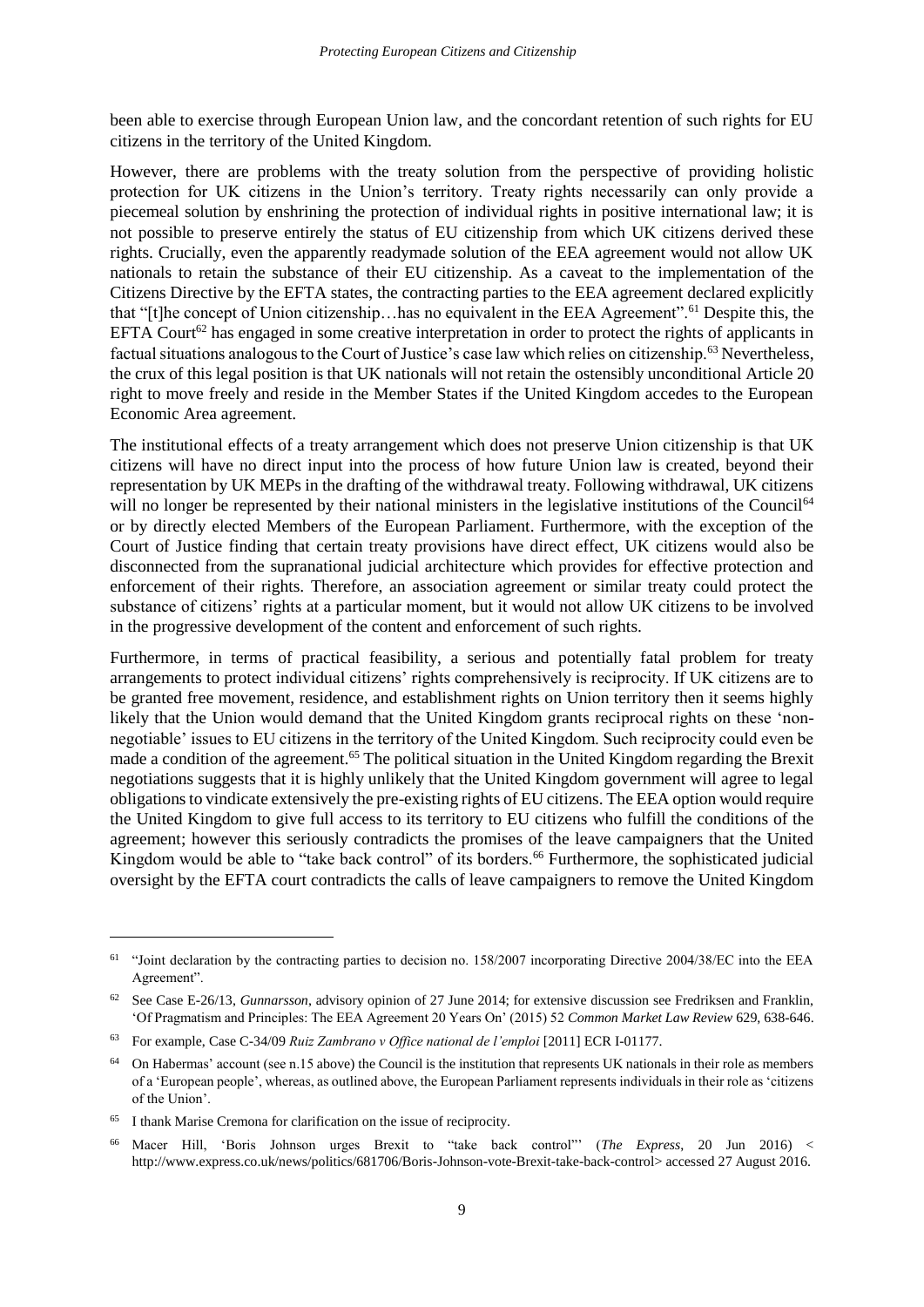from the jurisdiction of 'foreign' courts.<sup>67</sup> As an additional barrier, it is not even certain that the United Kingdom would be able to rejoin the European Free Trade Area (EFTA); the consent of all 31 EU and EFTA Member States would be required, and Norway has already expressed misgivings about the move.<sup>68</sup> Even if the tailored option of a future relations treaty/association agreement were pursued, actors on the European Union side have made it clear that a non-negotiable condition of access to the free market would be granting free movement rights to EU citizens.

A potential compromise is the proposal of a migration 'emergency brake' for the United Kingdom of up to 7 years similar to the terms of the abortive Decision regarding a New Settlement for the United Kingdom.<sup>69</sup> However, such a 'solution' can only be regarded as kicking the can further down the road: eventually the United Kingdom would need to grant full access to eligible EU citizens. This would be in direct contradiction to the promises of the referendum campaign to take back control over immigration policy. For Union citizens, such an emergency brake would be a substantive barrier for an extended duration of time to those who wish to exercise their free movement rights to enter the territory of the United Kingdom. Therefore, the apparent impasse between the United Kingdom government's position on immigration and the European Union's insistence on a non-negotiable core of reciprocity means that it is salient to consider whether domestic measures could provide a more desirable and practicable solution.

### <span id="page-17-0"></span>*Domestic judicial and legislative measures*

Potential domestic measures range from the protection of 'acquired rights' by national judiciaries without the need for legislation, to the specific promulgation or amendment of legislation to protect the integration rights of individuals, to the granting of national citizenship to affected UK and EU citizens. The benefits of such measures are that they can be more easily enforced by individuals in their country of residence through recourse to national administrative or judicial procedures. The disadvantage, however, is that national measures will only be applicable in the country of promulgation rather than providing for harmonised EU-wide measures. Even in the case of a UK citizen being granted the citizenship of a Member State and thus re-establishing themselves as an EU citizen, there is no guarantee of a holistic solution for all citizens because of the fluctuations between citizenship law in European countries, and the differing levels of receptiveness to such nationality fast-tracking.

#### <span id="page-17-1"></span>National judicial protection

 $\overline{a}$ 

The UK's European Union Committee has considered whether the doctrine of 'acquired rights' could protect citizens. However the doctrine's operation is ambiguous. This is recognised through the statement that "there is no single definition of acquired rights under international law; broadly they are rights vested in individuals or companies which may withstand changes in the sovereignty or laws of a State".<sup>70</sup> Despite this ambiguity, the language of the report conceives of protecting acquired rights as a

<sup>67</sup> Michael Gove, 'EU Referendum: Michael Gove explains why Britain should leave the EU' (*The Telegraph*, 20 February 2016) < [http://www.telegraph.co.uk/news/newstopics/eureferendum/12166345/European-referendum-Michael-Gove](http://www.telegraph.co.uk/news/newstopics/eureferendum/12166345/European-referendum-Michael-Gove-explains-why-Britain-should-leave-the-EU.html)[explains-why-Britain-should-leave-the-EU.html>](http://www.telegraph.co.uk/news/newstopics/eureferendum/12166345/European-referendum-Michael-Gove-explains-why-Britain-should-leave-the-EU.html) accessed 27 August 2016.

<sup>68</sup> Patrick Wintour, 'Norway may block UK return to European Free Trade Association' (*The Guardian*, 9 August 2016) <https://www.theguardian.com/world/2016/aug/09/norway-may-block-uk-return-to-european-free-trade-association> accessed 27 August 2016.

<sup>69</sup> Toby Helm, 'Brexit: EU considers migration 'emergency brake' for UK for up to seven years' (*The Guardian*, 24 July 2016) < [https://www.theguardian.com/world/2016/jul/24/brexit-deal-free-movement-exemption-seven](https://www.theguardian.com/world/2016/jul/24/brexit-deal-free-movement-exemption-seven-years?utm_source=esp&utm_medium=Email&utm_campaign=GU+Today+main+NEW+H+categories&utm_term=183050&subid=17932543&CMP=EMCNEWEML6619I2)[years?utm\\_source=esp&utm\\_medium=Email&utm\\_campaign=GU+Today+main+NEW+H+categories&utm\\_term=1830](https://www.theguardian.com/world/2016/jul/24/brexit-deal-free-movement-exemption-seven-years?utm_source=esp&utm_medium=Email&utm_campaign=GU+Today+main+NEW+H+categories&utm_term=183050&subid=17932543&CMP=EMCNEWEML6619I2) [50&subid=17932543&CMP=EMCNEWEML6619I2>](https://www.theguardian.com/world/2016/jul/24/brexit-deal-free-movement-exemption-seven-years?utm_source=esp&utm_medium=Email&utm_campaign=GU+Today+main+NEW+H+categories&utm_term=183050&subid=17932543&CMP=EMCNEWEML6619I2) accessed 27 August 2016.

<sup>70</sup> EU Select Committee, *The Process of Withdrawing from the European Union* (n.49), 9, footnote 33.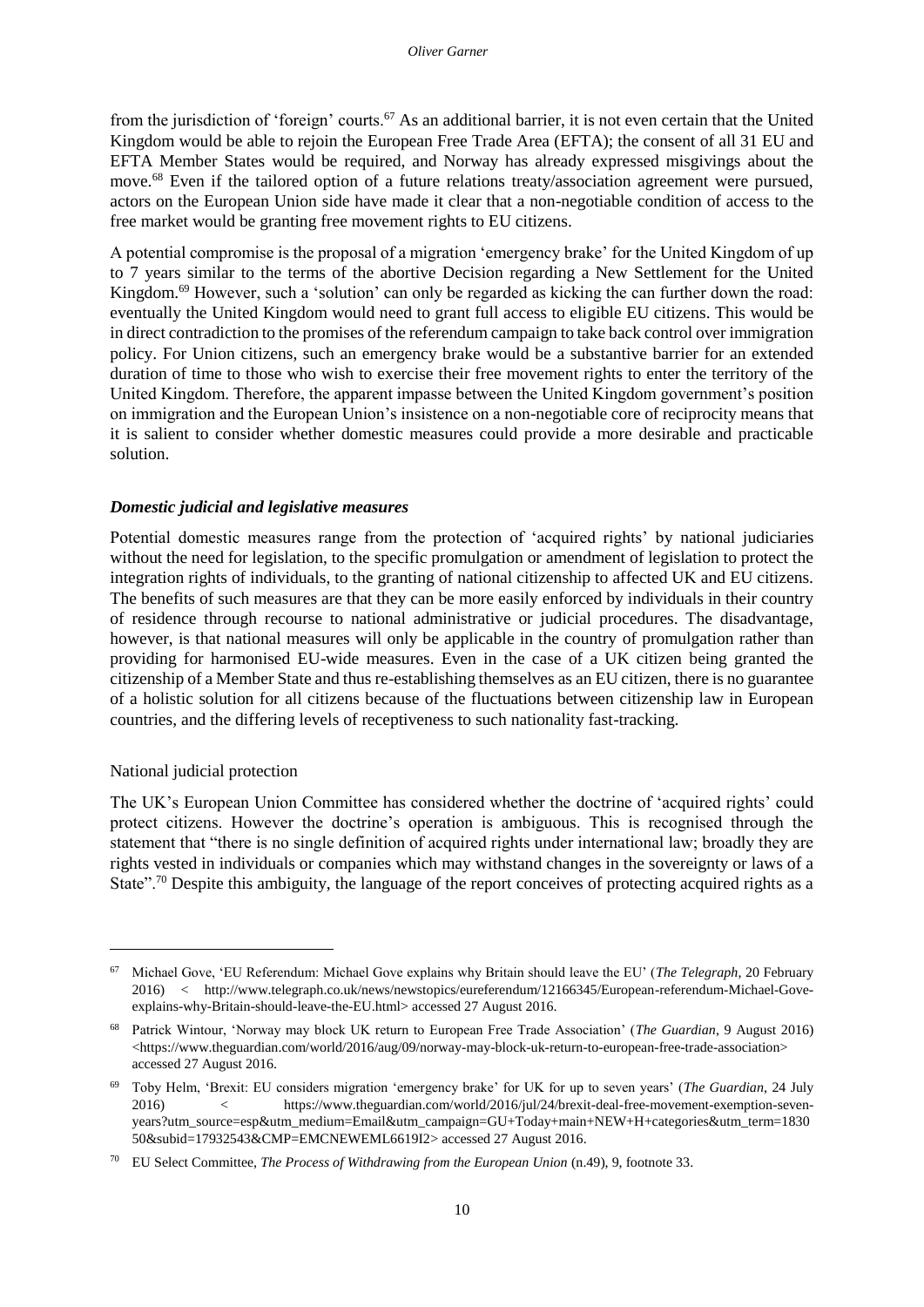process of "*deciding* which rights would qualify";<sup>71</sup> this suggests a legislative choice on the part of either the Member States or the Union, rather than a legal doctrine which exists irrespective of such action. The discussion of this point by the expert witness Professor Derrick Wyatt QC indicates that a government could choose to "recognise" such rights. His further statement that "[m]y guess is that the inclination of Government and Parliament would be to be generous as regards those who already made their lives in the UK" suggests further that this is an administrative choice for national actors rather than an obligation that may be binding on nations, for example, through customary international law.

One possible avenue by which EU citizens in the United Kingdom<sup>72</sup> could claim vindication of their, *inter alia*, acquired rights to remain and of residence without the need for recognition by the Government or Parliament could be through the English administrative law doctrine of substantive legitimate expectations. Applicants can claim the remedy of *certiorari* to quash a decision which frustrates a legitimate expectation; the courts could also issue a *mandamus* (mandatory order) to compel the public body to uphold the substantive rights of the applicant. Appositely to the possible implications of Brexit, the route towards recognition that the procedural right of judicial review may well place the government under an obligation to provide a substantive benefit was forged in a case dealing with the residence right of foreign nationals. <sup>73</sup>

The recognition of substantive legitimate expectations as a ground of judicial review in *Coughlan*<sup>74</sup> provided a categorical approach to the doctrine of legitimate expectations.<sup>75</sup> On the facts of the case, a representation by a local authority to a resident in a care-home that she would have a home for life fell under the third category of a substantive legitimate expectation arising from a promise. The subjects of this category are likely only to be a single person or a small number of people; therefore this seems unlikely to cover the case of a change of Government policy following withdrawal from the European Union. It is only likely that an individual could claim such a violation if they had been given reassurances by a particular administrative body or representative that their rights would not be affected. A possible example of this could be if Sadiq Khan, the Mayor of London, were to convert his rhetorical declaration that he will protect EU citizens in the United Kingdom<sup>76</sup> into actual representations to citizens of their rights to remain and reside which are then frustrated. This could be particularly salient because the Mayor does not have competence over immigration policy.

The case of EU citizens being deprived of their rights to remain and reside falls more easily under the first category of the claim of a substantive legitimate expectation arising from a change of policy.<sup>77</sup> In contrast to the third category, the ambit of the first category is usually a sizeable part of the population: the "macro-political field".<sup>78</sup> Laws LJ outlines that the more the decision challenged lies in this field,

<sup>71</sup> ibid, para 26 (emphasis added).

<sup>72</sup> I must admit that this consideration is limited to the case of EU citizens within the United Kingdom due to my unfamiliarity with the administrative law of the 27 other Member States, and whether any analogue to legitimate expectations could exist for UK citizens. This reveals the complexity of relying on national law for UK citizens who may be resident in any of the other 27 Member States.

<sup>73</sup> *Schmidt v. Secretary of State for Home Affairs* [1968] CA 19, [1969] 2 WLR 337.

<sup>&</sup>lt;sup>74</sup> *R. v North and East Devon Health Authority, ex parte Coughlan* [2001] QB 213, [2000] 2 WLR 622, [57].

<sup>&</sup>lt;sup>75</sup> In category (a) the court may decide the public authority is only required to bear in mind its previous policy before changing course; in category (b) the court may decide that the promise or practice incudes a legitimate expectation of a particular procedure; and in category (c) the court can find an abuse of power when a lawful promise or practice has induced a legitimate expectation of a benefit which is substantive.

<sup>76</sup> Jonn Elledge, 'London Mayor Sadiq Khan to EU Citizens: "You Are Welcome Here"' (*CityMetric*, 24 June 2016) <http://www.citymetric.com/politics/london-mayor-sadiq-khan-eu-citizens-you-are-welcome-here-2201> accessed 27 August 2016.

<sup>&</sup>lt;sup>77</sup> *R. v North and East Devon Health Authority, ex parte Coughlan* [2001] QB 213, [2000] 2 WLR 622, [57].

<sup>78</sup> *R v. Secretary of State for Education and Employment*, *ex parte Begbie* [2000] 1 WLR 1115 (AC) 1131 (Laws LJ).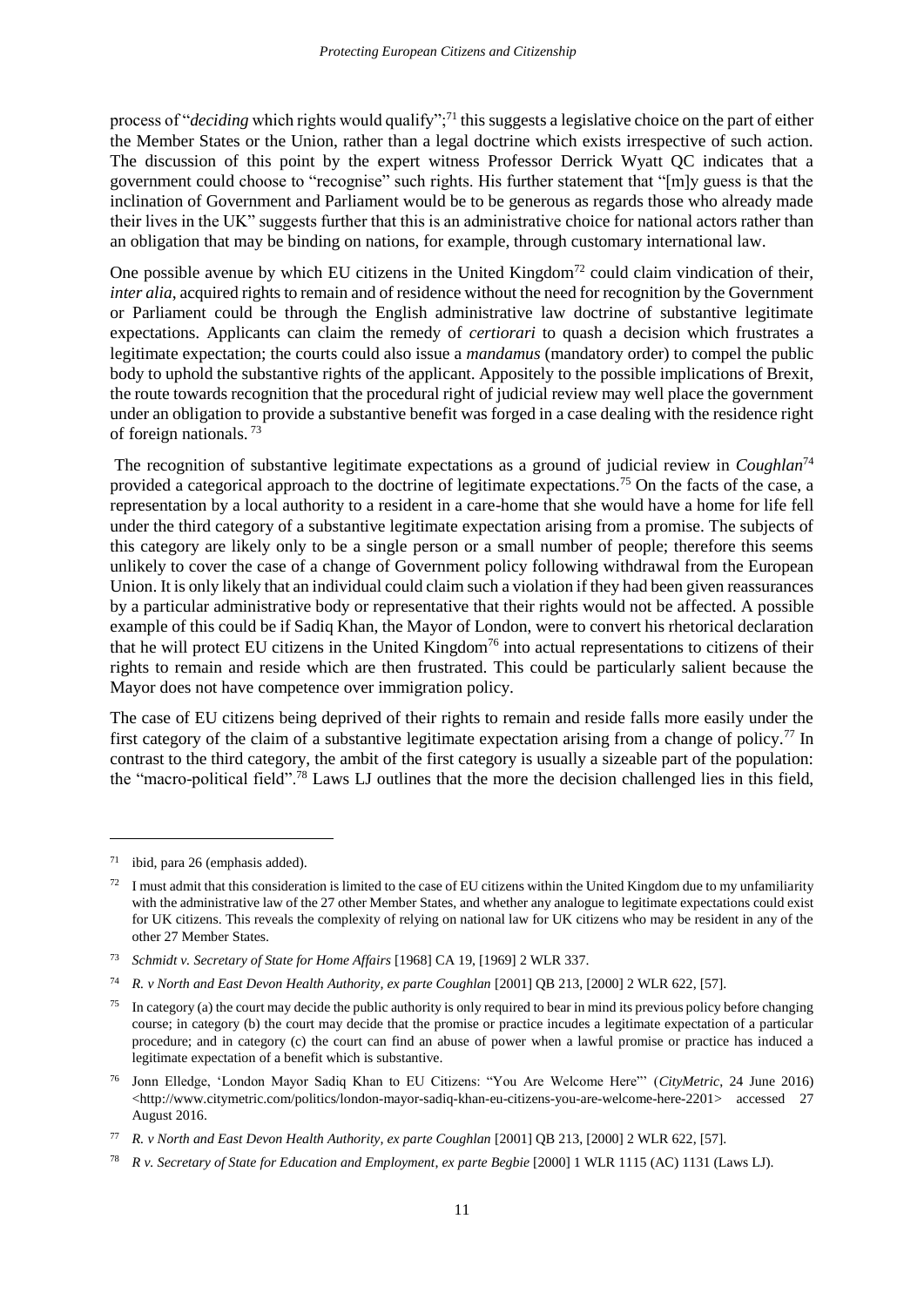the less intrusive the court's supervision will be.<sup>79</sup> In accordance with the obiter dicta in *Coughlan*, therefore, the government would only be required to bear in mind its previous policy as a result of its Treaty obligations before deciding to change its policy towards the rights of residence of EU citizens. Individually affected citizens can only challenge this case on the grounds of 'Wednesbury unreasonableness', namely if the decision of the Government were so irrational than no rational public body would pursue it. <sup>80</sup> An example of this could be a policy of instantaneous deportation of any EU citizens that previously had a right to remain under EU law.

In a number of judgments, most notably in the dicta of Laws LJ, the courts have entertained the possibility of such categories not being "hermetically sealed"<sup>81</sup> and have instead advocated an approach more broadly based on proportionality. In order for the deviation from the policy which created the legitimate expectation to be lawful, it would have to be "a proportionate response… having regard to a legitimate aim pursued by the public body in the public interest".<sup>82</sup> This suggests that in determining whether the legitimate substantive expectations of EU citizens would be violated the court would not be limited to considering the scope of who was affected and whether the Government action took the form of an individual representation or a broader policy change.

Applying proportionality review, it seems likely that a court would find that the objective of changing immigration policy is both sufficiently important to justify limiting the rights of EU citizens, and also rationally connected to the objective of withdrawing from the European Union. A court could find, however, that if the Government were to renege upon the residence rights of EU citizens who are already resident in the United Kingdom then this would go beyond what is necessary to achieve the legitimate objective of withdrawal and the interconnected policy objective of re-asserting national immigration measures. On the other hand, it also seems possible that a court would find that the overriding public interest of leaving the European Union to enact the result of the referendum would be found to outweigh the interest of Union citizens in remaining, not least with respect to the doctrine of deference by the judiciary to political decision makers. In contrast to the necessarily unpredictable results of individual applications for judicial review, the clear promulgation or amendment of national law would provide more certainty for affected citizen. Legislative solutions also have the legitimising aspect of being promulgated by directly elected representatives in the national legislatures, rather than arising through the adjudicative functions of judicial actors.

#### <span id="page-19-0"></span>Legislative measures

The practical advantage of legislation at the level of the state is that the problem of reciprocity discussed in the previous section is avoided; within the jurisdiction of the state such legislation is constrained only by compliance with the requirements of the internal constitutional order. However, the disadvantage of this is that such measures will only be promulgated if there is sufficient political will to address the rights of citizens. Furthermore, although such measures would provide assurances to citizens regarding immediate positive rights in the country of residence, they could not guarantee the continued application of the transnational rights to free movement and establishment in other countries that the harmonised Union legal order guarantees.

Derrick Wyatt, in his aforementioned contribution, rejects the applicability of legitimate expectations to a hypothetical Act of Parliament that contravenes the rights of EU citizens in the United Kingdom. However, he suggests that in practice the United Kingdom and EU Member States will adopt domestic

 $\overline{\phantom{a}}$ 

<sup>79</sup> ibid.

<sup>80</sup> *Associated Provincial Pictures House Ltd v Wednesbury Corp* [1948] 1 KB 223 [1947] 2 All ER 680, 230.

<sup>81</sup> *R v. Secretary of State for Education and Employment*, *ex parte Begbie* [2000] 1 WLR 1115 (AC) 1130 (Laws LJ).

<sup>&</sup>lt;sup>82</sup>R. (on the application of Nadarajah) v Secretary of State for the Home Department [2005] EWCA Civ 1363, [68] (Laws LJ).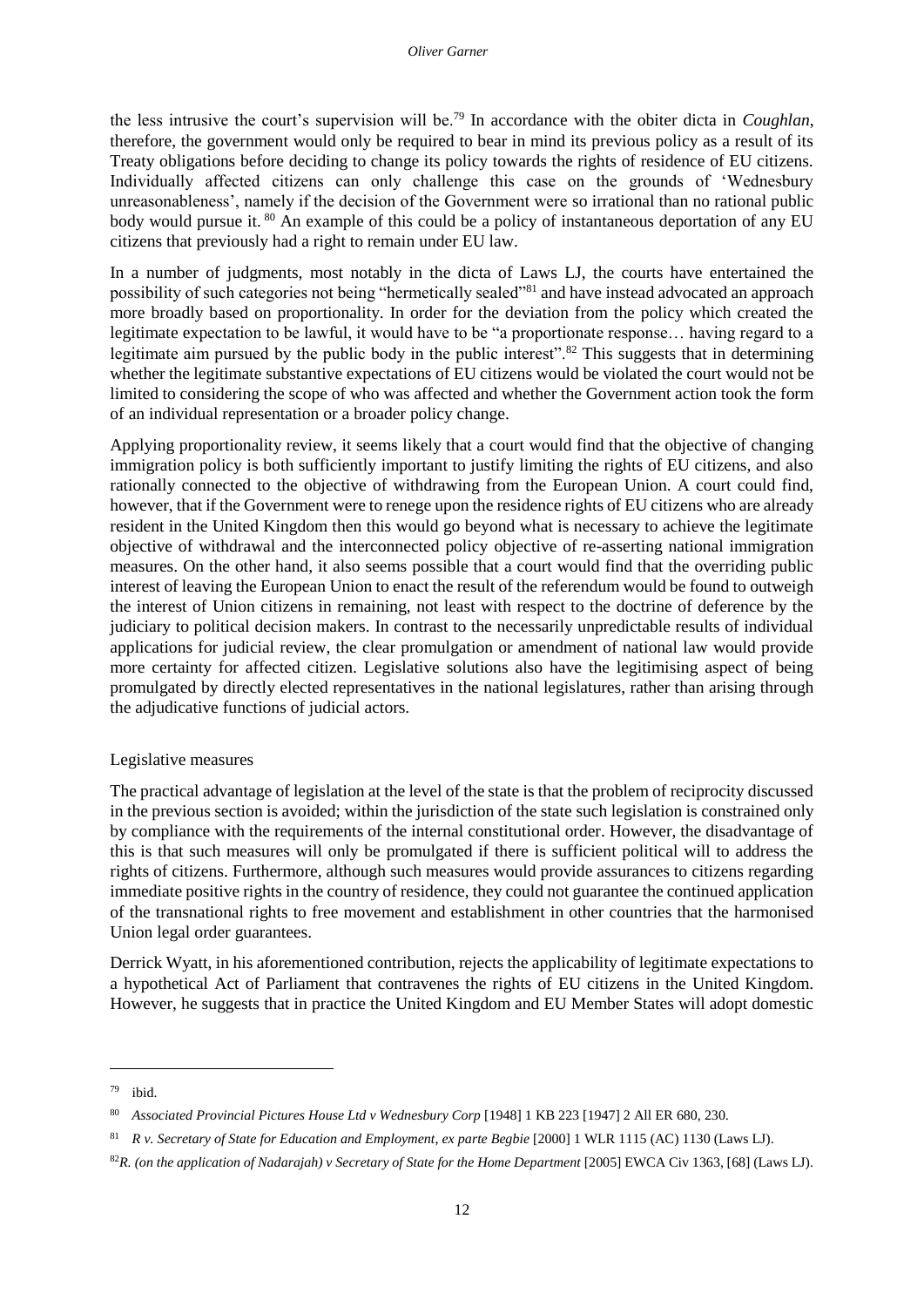legislation to vindicate acquired rights.<sup>83</sup> The door to the adoption or retention of UK legislation to guarantee rights that have their source in EU law has been opened by the announcement by the Conservative Party of a 'Great Repeal Bill'. This would repeal the European Communities Act 1972 whilst simultaneously incorporating rights deriving from EU law into domestic legislation, giving the discretion to Parliament to decide which law they wish to retain, amend, or repeal.<sup>84</sup>

Accordingly, this parliamentary process could be used to ensure the protection for EU citizens of rights that before withdrawal derived from Union law. At present, the statutory system is that EU citizens are exempted from the ambit of the Immigration Act 1988.<sup>85</sup> Therefore, a method that could protect the rights of Union citizens to remain in the United Kingdom would be to amend this Act to retain this exemption for any individuals who were entitled by virtue of a *formerly* enforceable Union right at the time that they entered the country. This would include within its ambit reliance on the Immigration (European Economic Area) Regulations 2006, which implement the conditions for residence of the 2004 Citizens Directive.

Although this would provide guarantees for European individuals who have already been exercising their Union rights to reside in the United Kingdom, the removal of the United Kingdom from the territory of the European Union would prevent the opportunity for future generations of EU citizens to pursue their life plans within the space of the United Kingdom with the protection of EU law. They would be subjected to the stringent requirements of the UK's immigration regime: this includes the need to fulfill the requirements for entry as a visitor to the UK for short visits, including funds, intention to return, and lack of intention to work, and the application of the "tiers" system of the immigration acts to those who come to work, in addition to EU students who will have to obtain a student visa and will not be eligible for home fees or loans.<sup>86</sup> For this reason, as mentioned previously, the more holistic outcome for EU citizens would be the establishment of an international treaty regime, such as through the EEA agreement, which would ensure access to the United Kingdom and its social system for future generations, and judicial oversight over these rights by both the EFTA court and the Court of Justice of the European Union.

For UK citizens in Union territory, although there would be internal EU competence to legislate for movement and residence of British citizens, $87$  initially unilateral action would also be left in the hands of individual Member States. Therefore, the above analysis of how EU citizens in the United Kingdom could be protected can be applied *mutatis mutandis* to the national immigration law of the 27 Member States, with respect to the different manners in which their constitutional orders implement the norms of Union law. However, in the absence of a uniform and binding Union position, the former Union rights of UK citizens would be left to the legislative discretion of each individual Member State, subject to

<sup>&</sup>lt;sup>83</sup> "[T]here are no limits on the authority of Parliament to change the law, and the powers of Parliament are not limited by any doctrine of legitimate expectation. But the handling of rights acquired under EU law prior to withdrawal would be likely to be dealt with in the withdrawal agreement, and lead to legislation in the UK which mirrored reciprocal legislation at EU level applicable in other Member States". European Union Committee, *The Process of withdrawing from the European* Union, Written evidence - Professor Derrick Wyatt QC, para 13. <http://data.parliament.uk /writtenevidence/committeeevidence.svc/evidencedocument/european-union-committee/the-process-of-leaving-theeu/written/32079.html> accessed 27 August 2016.

<sup>84</sup> For a more detailed discussion of the legal implications of the Great Repeal Bill, see Oliver Garner, 'May's March Towards Brexit: Some Comments on the Potential Legal Implications of the UK's 'Great Repeal Bill'' (*European Law Blog*, 10 October 2016) < http://europeanlawblog.eu/?tag=great-repeal-bill > accessed 9 November 2016.

<sup>&</sup>lt;sup>85</sup> Immigration Act 1988, s 7(1): "[a] person shall not under the principal Act require leave to enter or remain in the United Kingdom in any case in which he is entitled to do so by virtue of an enforceable Community [Union] right or of any provisions made under section 2(2) of the European Communities Act 1972".

<sup>86</sup> For more extensive analysis, see Helena Wray, 'What Would Happen to EU Nationals Living or Planning to Visit or Live in the UK after a UK Exit from the EU?' (*EU Law Analysis*, 17 July 2014) <http://eulawanalysis.blogsp ot.com/2014/07/what-would-happen-to-eu-nationals.html> accessed 4 April 2016.

<sup>&</sup>lt;sup>87</sup> For discussion of the EU's competence to legislate on this issue see the next section of the paper.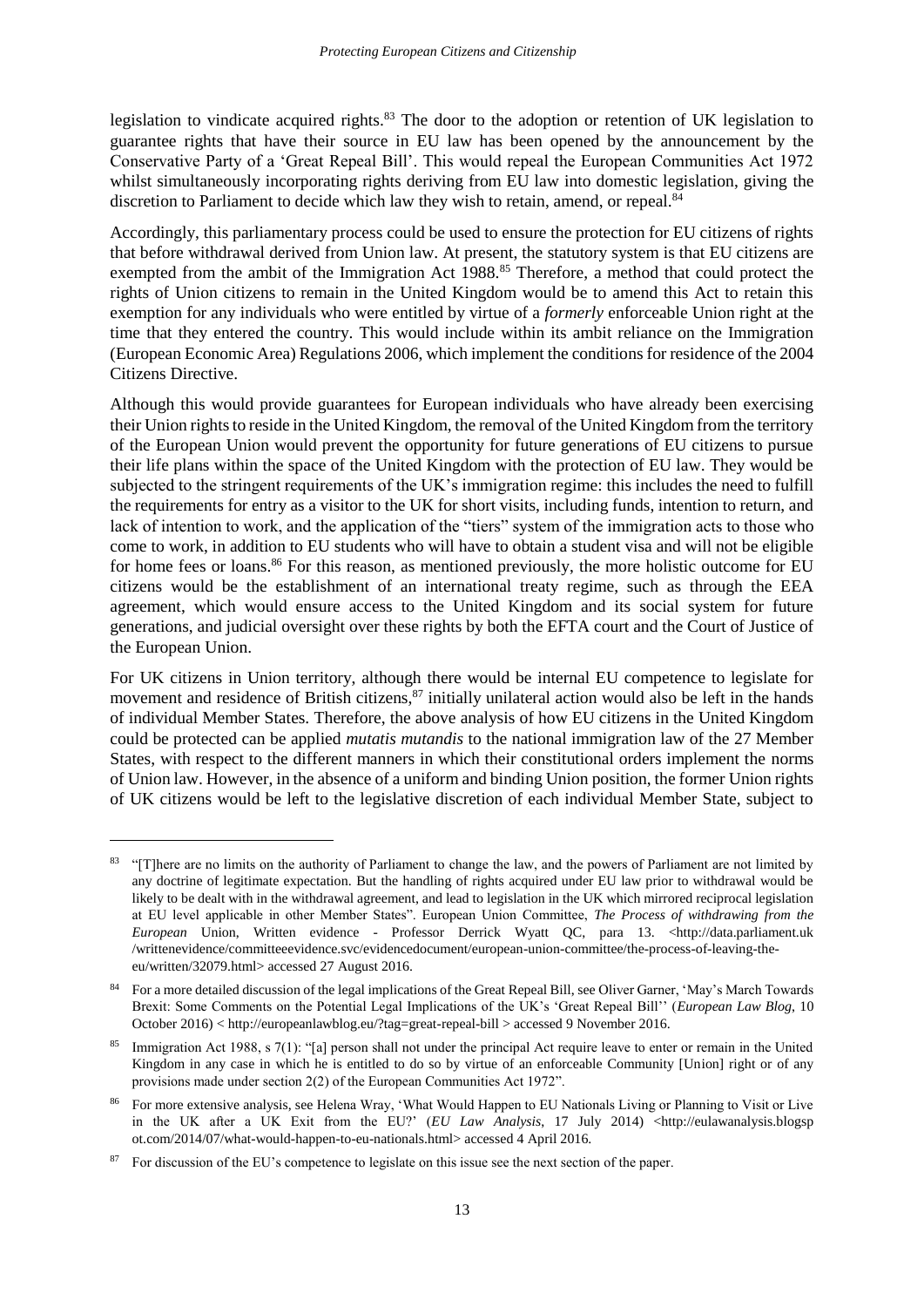their obligations under Union legislation regulating the rights of Third Country Nationals<sup>88</sup> in their territory. Furthermore, and crucially, even if the state in which a UK citizen is currently residing did decide to enact protective domestic measures, these would only be effective within this territory. Therefore, measures by one Member State could not uphold rights of free movement into other states, nor the rights of residence and access to social benefits in any of the other 26 Member States. This is particularly salient if protection is predicated on length of residence within the country. However, there is of course one unilateral national measure which *would* guarantee UK citizens the holistic guarantees to pursue their life plans across the territory of the European Union. This is the granting of nationality of a Member State, thus reactivating the condition in Article 20(1) for citizenship of the Union. The granting of citizenship of the United Kingdom to resident EU citizens would also ostensibly provide comprehensive redress to the consequences of fragmentation for these individuals.

#### <span id="page-21-0"></span>Granting national citizenship

Acquiring UK citizenship via naturalisation would provide an effective solution for EU citizens living in the United Kingdom, provided they can retain their citizenship of their Member State and thus their EU citizenship. This would allow them all the benefits that a UK national enjoys, including permanent rights to residence and access to social benefits, in addition to remaining within the ambit of Union law and specifically the Citizens Directive if they travel to an EU Member State. Indeed, the prospect of a leave vote in the period leading up to the referendum prompted a rise in such applications.<sup>89</sup> However, dual nationality is not allowed by every Member State: for example Austrian citizens automatically lose citizenship if another citizenship is acquired voluntarily,<sup>90</sup> and *de jure* the same occurs in the Netherlands, subject to certain exceptions.<sup>91</sup> Additionally, this is not an option available to EU citizens who have only recently emigrated to the United Kingdom, or who only reside in the United Kingdom seasonally or irregularly, as an explicit requirement of naturalisation is living in the UK for at least 5 years before the date of application, not having spent more than 450 days outside the UK during those 5 years, and not having spent more than 90 days outside the UK in the last 12 months.<sup>92</sup> The last two requirements in particular make the option of attaining UK citizenship difficult for highly mobile EU citizens, who may easily spend more than 90 days in either their country of birth or other Member States. In effect, this makes citizenship available only to the first category of EU citizens discussed above who are permanently settled in another Member State and only minimally mobile in exercising their EU rights.

For UK citizens in an EU Member State, the stakes are – at least quantitatively – higher; becoming a citizen of one Member State allows access to the community space of all 27 Member States. There have already been calls from the German Green party to fast-track citizenship for UK nationals,<sup>93</sup> in addition to similar suggestions by the Italian Prime Minister Matteo Renzi for UK nationals studying in Italian

<sup>88</sup> See legislation concluded under TFEU, art.79.

<sup>89</sup> Alan Travis, 'UK Passport Applications from EU Nationals Rose 14% before Referendum' (*The Guardian*, 25 August 2016) <https://www.theguardian.com/world/2016/aug/25/net-migration-to-uk-fell-to-327000-in-past-year-figures-show> accessed 29 August 2016.

<sup>90</sup> The Austrian Foreign Ministry, 'Austrian Citizenship' <https://www.bmeia.gv.at/reise-aufenthalt/leben-im-ausland/> accessed 27 August 2016.

<sup>91</sup> Government of the Netherlands, 'Losing Dutch Nationality' <https://www.government.nl/topics/dutchnationality/contents/loss-of-dutch-nationality> accessed 27 August 2016.

<sup>92</sup> Government of the United Kingdom, 'Become a British citizen' <https://www.gov.uk/becoming-a-british-citizen/check-ifyou-can-apply> accessed 27 August 2016.

<sup>93</sup> Kate Connolly, 'Give Britons Fast-Track Citizenship, Says Germany's Green Party' (*The Guardian* ,1 August 2016) <https://www.theguardian.com/world/2016/aug/01/give-britons-fast-track-citizenship-says-germanys-green-party> accessed 27 August 2016.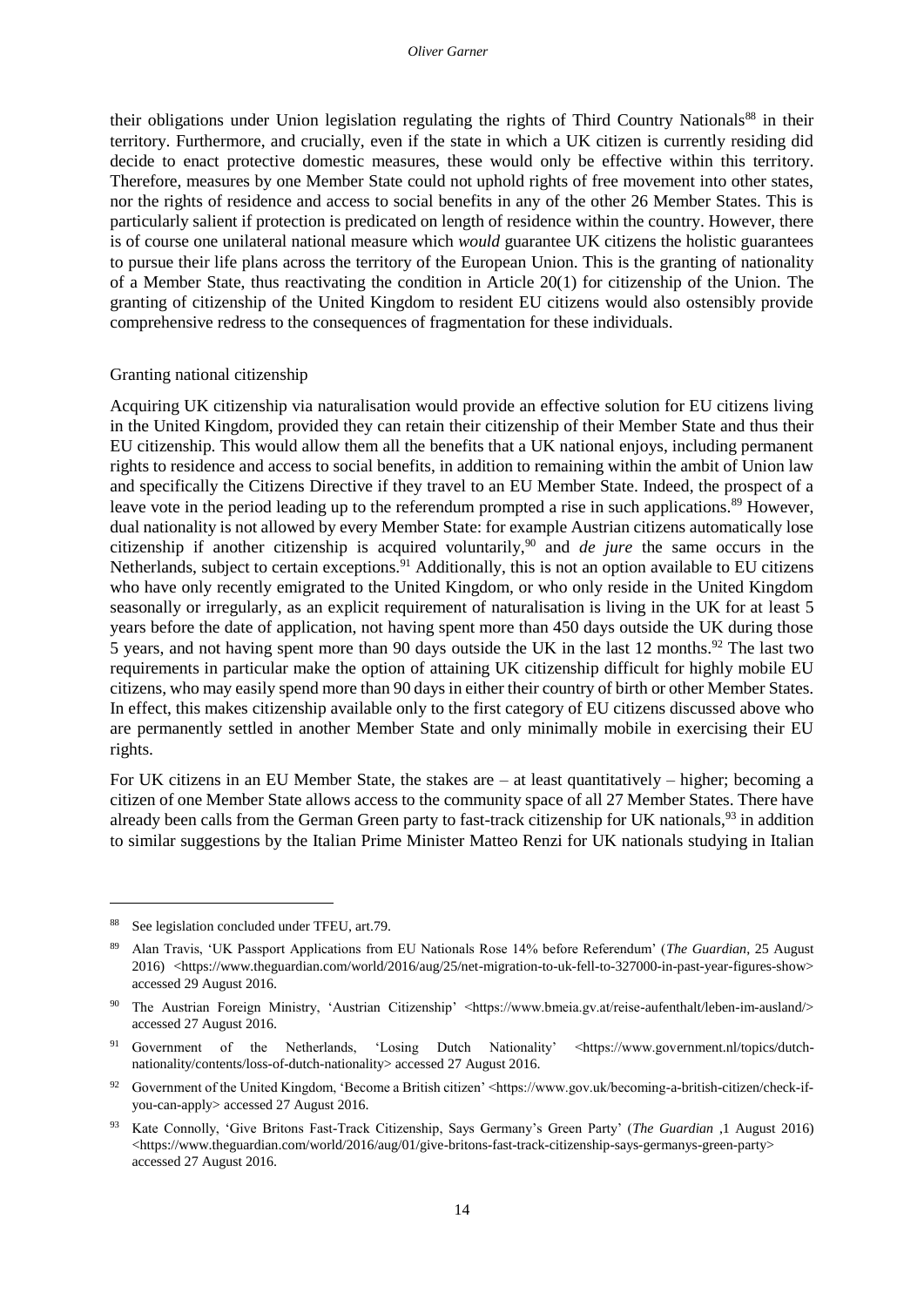universities.<sup>94</sup> However, regardless of how likely such a solution is in practice, there are other problems with relying on Member States granting citizenship to UK nationals. First, there are differing legal requirements for naturalisation and levels of political receptiveness in the other 27 Member States; this means that there would be no uniform guarantees for every UK citizen in European Union territory that they could be granted citizenship. Secondly, there is the issue that acquiring the nationality of another country requires a strong degree of connection that a UK national may not sufficiently feel for their country of residence. This undermines the added benefit of the EU legal order and EU citizenship of emancipating the individual from the nation state;<sup>95</sup> contrary to this idea, in order to retain the supranational benefits of EU citizenship, an individual would be required to reintegrate themselves into a particular national polity. Furthermore, naturalisation into another polity would be a disproportionate solution to the specific nature of the problem of upholding the rights and status provided by Union law.<sup>96</sup> Therefore, in the absence of fast-tracking, the requirements for attaining citizenship in many European countries means that it is an administratively and psychologically burdensome method of preserving one's status as an EU citizen.

Finally, a Member State may not feel they have sufficient resources to support these new citizens; this may be particularly true in countries such as Spain in which the majority of United Kingdom ex-patriates in Europe reside. Granting national citizenship means that individuals will not need to fulfil the conditions of the Citizens Directive in order to access certain social benefits, thus potentially placing more stress on the national welfare system. In summary, national measures conferring citizenship to those individuals who are most integrated into their state of residence will provide a comprehensive solution to the problem of de-integration for such individuals. However, regarding UK citizens residing in continental Europe, legal measures at the Union level would be necessary to ensure the most widely applicable protection.

#### <span id="page-22-1"></span><span id="page-22-0"></span>*European Union law measures*

#### Judicial measures on the basis of *Rottman*

Before considering potential Union legislation, I will briefly consider the possibility of the Court of Justice protecting the substance of citizenship. In *Rottman*, the Court of Justice found that being deprived of citizenship of a Member State is a matter for judicial review by the Court of Justice because it deprives the individual of their EU law rights; however, the Court will only prohibit such a measure if it is not proportionate.<sup>97</sup> Gareth Davies has ruled out the possibility of Brexit being blocked by the Court of Justice of the European Union through the extension the *Rottman* doctrine to an Article 50 withdrawal. He provides three arguments: that once the UK ceases to be a Member State the deprivation of EU law rights of its citizens would no longer be a matter for EU law; that *Rottman* only regulates at the individual level whereas Article 50 regulates at the Member State level; and that it is highly unlikely that the Court would find the loss of EU citizenship through a negotiated agreement under Article 50 to be disproportionate.<sup>98</sup> Although Davies limits its arguments to why *Rottman* could not be used to block

<sup>94</sup> Insider Newsdesk, 'Italy Wants to Give Citizenship to UK Students' (*The Italian Insider*, 27 June 2016) <http://www.italianinsider.it/?q=node/3999> accessed 27 August 2016.

<sup>&</sup>lt;sup>95</sup> See Floris De Witte, 'Emancipation Through EU Law?' (n.2) above, and also 'Freedom of movement under attack: is it worth defending as the core of EU citizenship?' (*EUDO Citizenship Forum Blogs*) < [http://eudo](http://eudo-citizenship.eu/commentaries/citizenship-forum/citizenship-forum-cat)[citizenship.eu/commentaries/citizenship-forum/citizenship-forum-cat>](http://eudo-citizenship.eu/commentaries/citizenship-forum/citizenship-forum-cat) accessed 9 May 2016.

<sup>&</sup>lt;sup>96</sup> I thank Neil Walker for this specific observation.

<sup>97</sup> Case C-135-08 *Janko Rottman v Freistaat Bayern* [2010] I-01449.

<sup>98</sup> Gareth Davies, 'Union Citizenship – Still Europeans' Destiny after Brexit?' (*European Law Blog*, 7 July 2016) <http://europeanlawblog.eu/?p=3267> accessed 29 August 2016.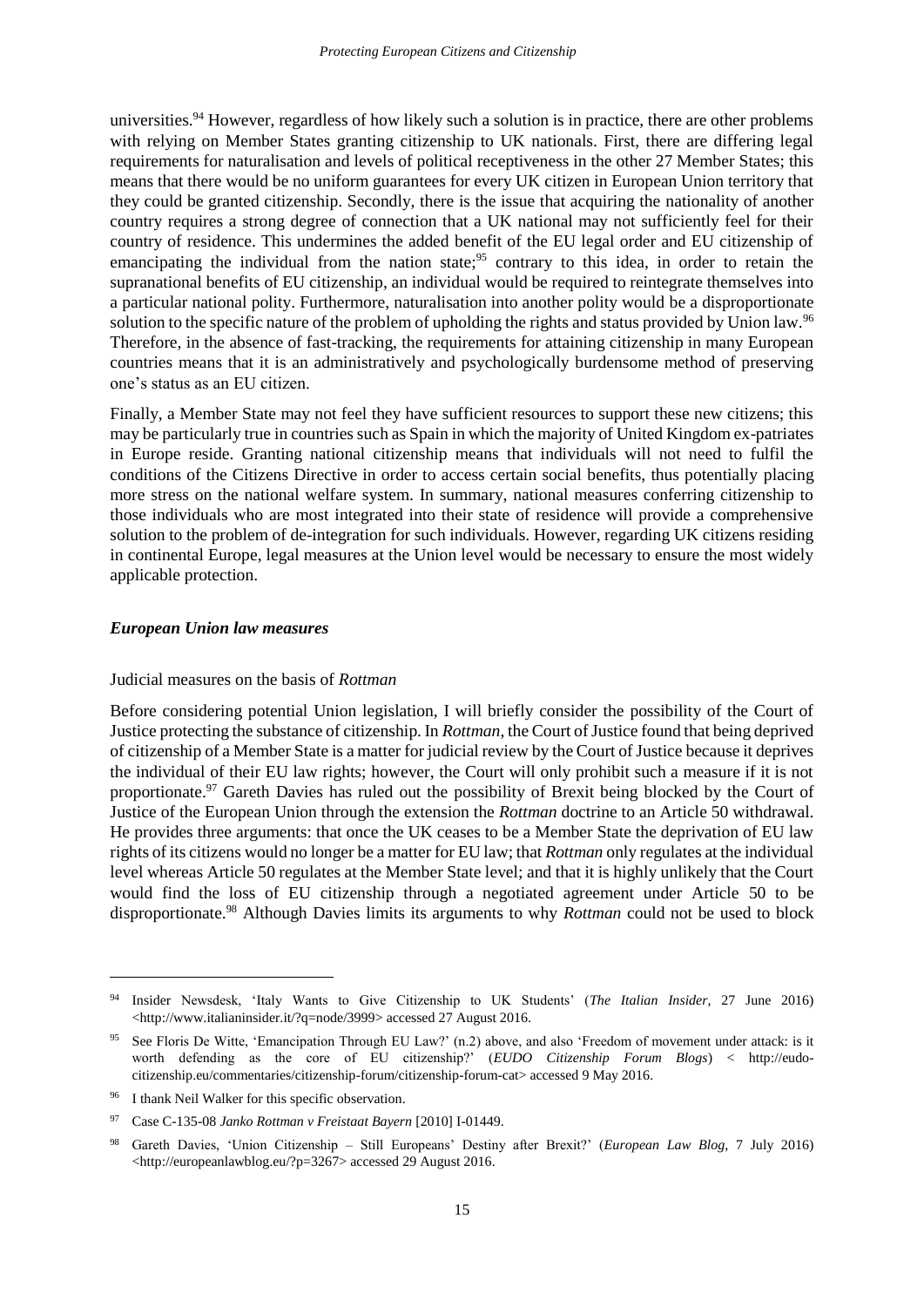Brexit, I would argue that the same considerations apply in determining the success of an application to the Court to uphold the status of EU citizenship for a UK national following withdrawal.

There are some parallels to the operation of substantive legitimate expectations in English law discussed above: the Brexit situation can be compared to the first *Coughlan* category of policy changes at the macro-political level as opposed to measures in the third category which affect only select individuals. One could envisage a situation in which the Court might subject a UK Government decision to proportionality review on the application of affected individuals – for example if the option to repeal the ECA 1972 were taken without triggering Article 50, thus failing to follow the legitimate Union legal procedure for nationals of a Member State to lose their EU citizenship. However, assuming that the procedure of Article 50 is followed, it seems unlikely that the Court would find a violation. In addition to the predicted reticence of the Court to intervene in such a charged political issue, from the normative point of view of respecting democratic decisions by the Member States<sup>99</sup> it would be highly undesirable for the Court of Justice to try to enact legal protection of citizenship 'through the backdoor'. This argument is that this would be in clear contradiction of the results of a national democratic procedure for triggering withdrawal that was conducted in accordance with the explicit primary law of the Treaties. Instead, if such a watershed moment for the scope of the status of citizenship is to occur then it should be enacted through the political process of the creation of secondary and/or primary Union law.

## <span id="page-23-0"></span>Union legislative measures

Picking up again on the theme of reciprocity, it is a point of withdrawal negotiation whether measures promulgated by the European Union regarding United Kingdom citizens would legally require the same obligations to be promulgated by the United Kingdom regarding EU citizens. Of course, the question of whether politically the Member States would agree to such measures without reciprocal guarantees for their own citizens in the United Kingdom is another matter. Regardless, in terms of the Union's legal order, the constitutional structure of the Treaties takes precedence for the purpose of the creation and enforcement of Union law obligations.<sup>100</sup> Although the issue of the capacity of the European Union to create an asymmetry between the rights of individuals and the obligations of their state of origin should be addressed in greater detail in the future, for the purposes of the analysis here I proceed on the assumption that the Union would not be legally precluded from adopting measures regardless of whether or not the United Kingdom chooses to reciprocate.

Following withdrawal, UK nationals would ostensibly fall within the category of 'Third-Country Nationals'. The Union would consequently have competence to legislate on their position under Article 79 TFEU.<sup>101</sup> Article 79(2) outlines that the European Parliament and Council may adopt measures concerning the conditions of entry and residence and standards on the issue by Member States of long term visas and residence permits for Third-Country Nationals, and the definition of the rights of Third-Country Nationals residing legally in a Member State, including conditions governing freedom of

<sup>99</sup> For more on the argument in the context of the Union respecting democratic decisions of secession in the Member States, see Dimitry Kochenov and Martijn van den Brink, 'Secession from EU Member States: The Imperative of Union's Neutrality' (2016), University of Edinburgh School of Law, Research Paper Series No 2016/06; Europa Working Paper 2016/04.

<sup>100</sup> See Bruno de Witte, 'European Union Law: How Autonomous is its Legal Order?' Z öffentl Recht (2010), 152: "The Court of Justice affirmed, already quite early in the history of Community law, that the general international rule allowing states to retaliate in the event of non-compliance by other parties to the same treaty (*inadiplementi non est adimplendum*) did not apply in the context of EC law". This comment is based on the decision in Joined Cases 90/63 and 91/63, *Commission v Luxembourg and Belgium* (1964) ECR – special English edition. Of particular relevance is the Court's statement, echoing *Van Gend en Loos*, that "the Treaty is not limited to creating reciprocal obligations between the different natural and legal persons to whom it is applicable, but establishes a new legal order which governs the powers, rights and obligations of the said persons".

<sup>101</sup> TFEU, art.79.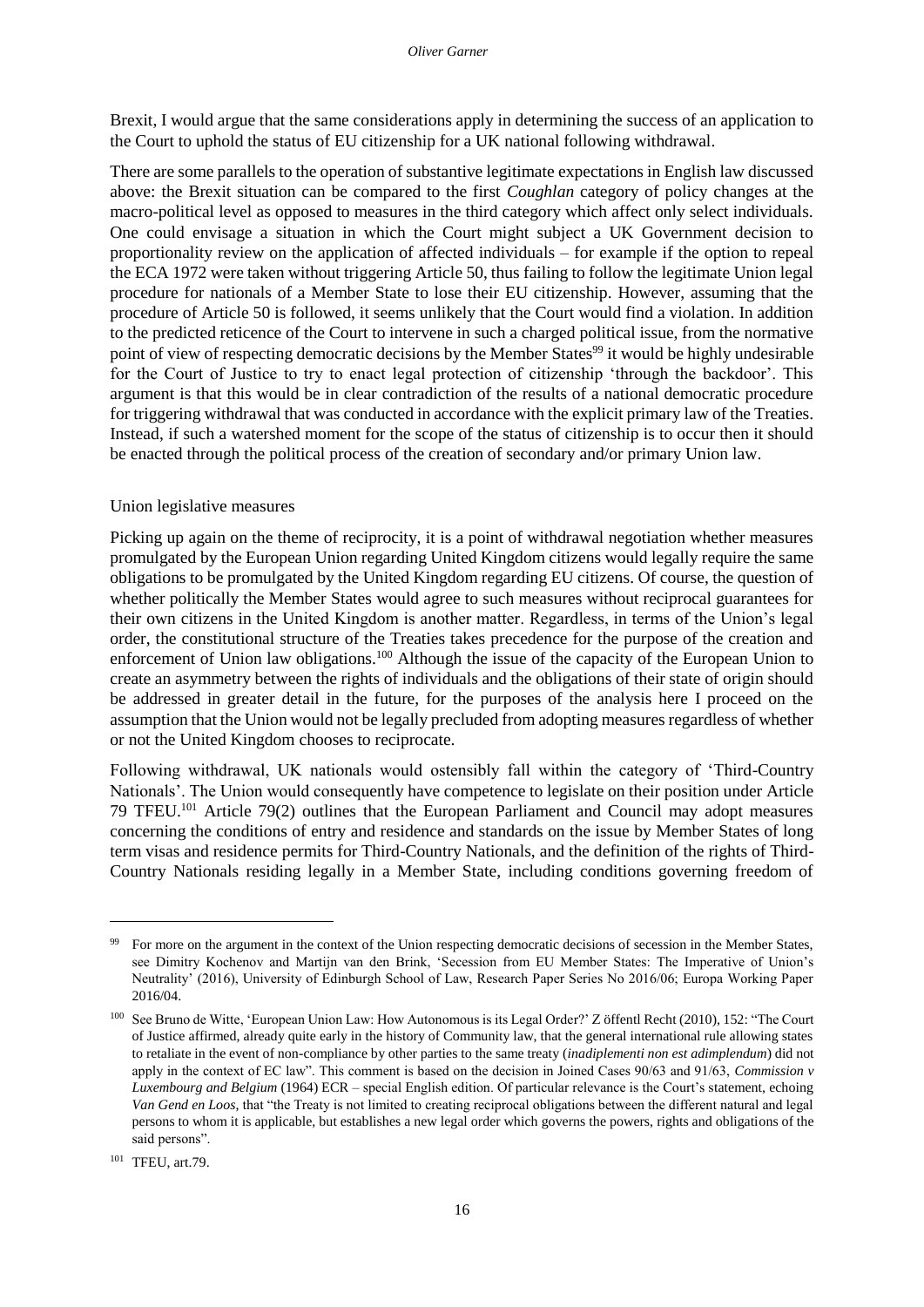movement and of residence in other Member States.<sup>102</sup> Legislation under this Article could co-ordinate with the rights agreed upon in a withdrawal or future relations treaty, and serve to incorporate the terms into the internal law of the Union. UK nationals would also benefit from the protection of rights in preexisting legislation concluded under this treaty base, including the conditional right of entrance and residence for immediate family members,<sup>103</sup> the conditional right to acquire long-term resident status after five years of continuous legal residence,<sup>104</sup> and the conditional right of third country students to enter and reside in a Member State for more than 90 days.<sup>105</sup>

However, despite provision for such disparate substantive rights, Article 79(5) outlines that the article does not affect the right of Member States to determine volumes of admission of third-country nationals coming from third countries. Therefore, similarly to unilateral measures by Member States, it appears that legislation under Article 79 could define and crystallise the rights of UK citizens who already reside legally in other Member States, but it would not guarantee unfettered access to the territory of Member States for future generations without being subjected to national immigration law. This stands in contrast to the citizenship right of Article 21(1) TFEU that outlines that every citizen of the Union shall have the right to move and reside freely within the territory of the Member States, subject only to the limitations and conditions of Union law, as opposed to national immigration law. As a final point, it should also be noted that such legislation concluded under Article 79 would not have effect for UK citizens in Denmark due to the Member State's opt-out from AFSJ measures,<sup>106</sup> and that the Republic of Ireland would have the choice whether or not to opt-in to the measures. $107$ 

Another potential legal basis could be Article 114 TFEU which allows residual competence to adopt measures which have as their object the establishment and functioning of the internal market. Article 114(1) TFEU outlines that the provision applies for the achievement of the objectives set out in Article 26 TFEU. Preserving the citizenship rights of UK nationals can be argued to fall within this because Article 26(1) outlines that the Union shall adopt measures to establish or ensure the functioning of the internal market, and paragraph 2 details that the internal market comprises an area without internal frontiers in which, *inter alia*, the free movement of persons is ensured. *British American Tobacco*<sup>108</sup> outlines that resort to Article 114 is justified when the provision genuinely has its object the improvement of the conditions for the functioning of the internal market: therefore with regard to the rights of UK nationals to move freely and work in the territory of the Member States, the argument could be that the measure genuinely has its object the *preservation* of the functioning of the internal market and to prevent distortions caused by a lack of harmonisation with regard to different Member States adopting different rules with regard to the rights of UK nationals. However, it is doubtful whether a measure promulgated under Article 114 TFEU to protect non-economically active UK nationals would pass the *American Tobacco* test of genuinely having the object of improving the functioning of the internal market. Therefore, this internal market focus would mean that measures passed under Article 114 TFEU would be limited to the economically active UK nationals who fall under the citizenship sub-

 $102$  TFEU, art 79(1)(a),(b).

<sup>103</sup> Council Directive 2003/86/EC of 22 September 2003 on the right to family reunification [2003] OJ L 251/12.

<sup>&</sup>lt;sup>104</sup> Council Directive 2003/109/EC of 25 November 2003 concerning the status of third-country nationals who are long-term residents [2003] OJ L 16/44.

<sup>&</sup>lt;sup>105</sup> Directive (EU) 2016/801 of the European Parliament and of the Council on the conditions of entry and residence of thirdcountry nationals for the purposes of research, studies, training, voluntary service, pupil exchange schemes or educational projects and au pairing [2016] OJ L 132/21.

<sup>106</sup> TFEU, protocol (No 22) on the position of Denmark,

<sup>&</sup>lt;sup>107</sup> TFEU, protocol (No 21) on the position of the United Kingdom and Ireland in respect of the Area of Freedom, Security and Justice. However, it should be noted that not only is it likely that Ireland would opt-in to such measures due to its close relationship with the UK, but that also the Common Travel Area between the two countries is likely to be maintained thus rendering some of the protection under hypothetical TCN legislation nugatory.

<sup>108</sup> Case C-491/01 *British American Tobacco (Investments) and Imperial Tobacco* [2002] ECR I-11453.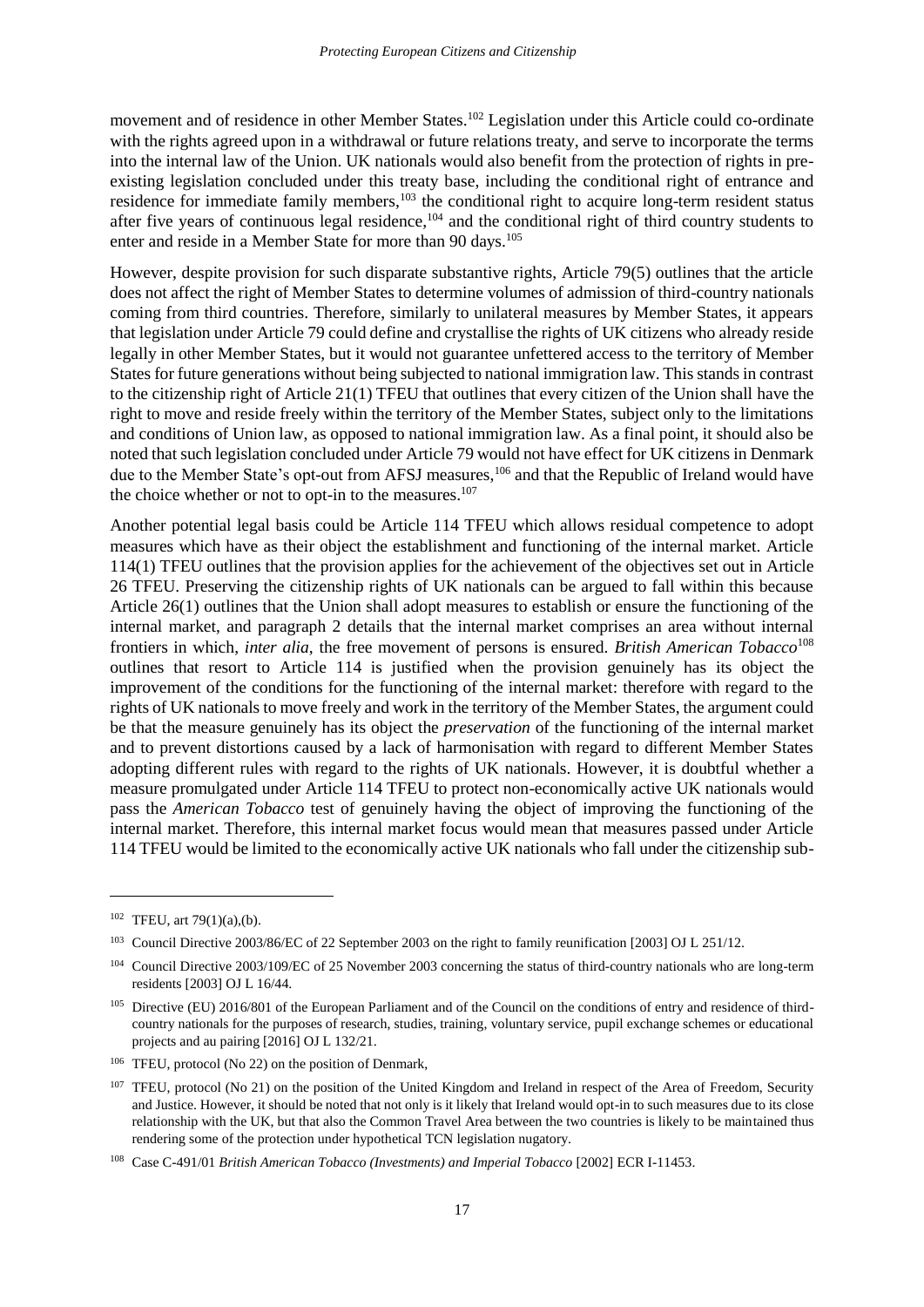category of 'workers'. Similarly to the EEA solution discussed above, it would uphold the pre-Maastricht Article 49 EU worker paradigm, rather than the post-Maastricht Article 20 EU citizen paradigm.<sup>109</sup>

A further option is the creation of legislation under the 'flexibility clause' of Article 352 TFEU. This could allow for a more holistic preservation of the status of Union citizenship for UK nationals living within the European Union. The argument could be made that it is necessary in order to attain, or more accurately to preserve, the objective in the treaty of ever closer union among the people of  $Europe<sup>110</sup>$ and non-discrimination on the basis of nationality<sup>111</sup> that nationals of a Member State which withdraws from the Union should be able to preserve their citizenship rights. I would argue that the wide scope of competence afforded by this legal base means that it is the only viable option for an extensive excitizenship regime if the Union decided to follow the route of secondary legislation. As discussed below, however, such a legislative intention may be found by the Court of Justice to be too precise to fall under the flexibility clause. Furthermore, the unanimity requirement of Article 352 increases the practical barrier to such legislation being passed as opposed to the treaty bases which only require Qualified Majority Voting.

Providing such legislation were found to have a sufficient legal base, the secondary law could operate analogously to Directive 2004/38 as an 'ex-Citizens Directive' that would mirror the substantive content of the legislation for those UK citizens who wish to opt-in to the regime. Although apparently novel, at least a partial precedent for the retention of legal rights following secession from a legal system is provided by the status of Irish citizens in the United Kingdom, who benefit from a Common Travel Area and voting rights in British elections and referenda.<sup>112</sup> Just as Irish citizens in the UK are not to be considered "aliens" or from a "foreign country" due to historical connections, UK nationals in the European Union could be considered not to be Third-Country Nationals due to their historical status as EU citizens. Such an understanding, if enshrined legally as it is in the United Kingdom,<sup>113</sup> could ensure UK nationals remain within the jurisdiction of 'internal' Union competences.

A system could be set up by which a Member State would operate as a 'legal guardian' of an ex-EU citizen so that they may avail themselves of the enforcement architecture of EU law through the national courts of the guardian Member State. The substantive focus of this would be ensuring the preservation of non-discrimination on the basis of nationality for UK nationals throughout the Union's territory. The procedural focus would be the Member States obligation to that individual to provide effective judicial protection in accordance with Article 47 of the Charter of Fundamental Rights. Member States could be incentivised to provide such a status through the creation of a guardianship 'tax' or similar remuneration<sup>114</sup>

The advantage of such a regime for states in comparison to granting national citizenship to UK nationals is that it would limit individual access to the social benefits system of the Member State to the conditions specified in the Citizens Directive. For the individual, it would allow them to continue exercising their EU citizenship rights without the need to take the demanding steps of integrating fully into the national polity of their state of residence. Furthermore, this could also be advantageous for the Member State

<sup>109</sup> For more on this distinction, see Päivi Johanna Neuvonen, *Equal Citizenship and Its Limits in EU Law: We The Burden?*  (Bloomsbury Publishing 2016).

<sup>110</sup> TEU, art 1.

<sup>111</sup> TFEU, art 18.

<sup>112</sup> See Melanie Gower, 'The Common Travel Area, and the special status of Irish nationals in UK law' (*House of Commons Briefing Paper Number 7661*, 15 July 2016) [<http://researchbriefings.parliament.uk/ResearchBriefing/Summary/CBP-](http://researchbriefings.parliament.uk/ResearchBriefing/Summary/CBP-7661#fullreport)[7661#fullreport>](http://researchbriefings.parliament.uk/ResearchBriefing/Summary/CBP-7661#fullreport) accessed 27 August 2016.

<sup>113</sup> See the Ireland Act 1949, s 2; the British Nationality Act 1981, s 50(1).

<sup>&</sup>lt;sup>114</sup> The socio-economic details of how such a regime would work in practice, and its interaction with Member State social welfare mechanisms, requires further future development.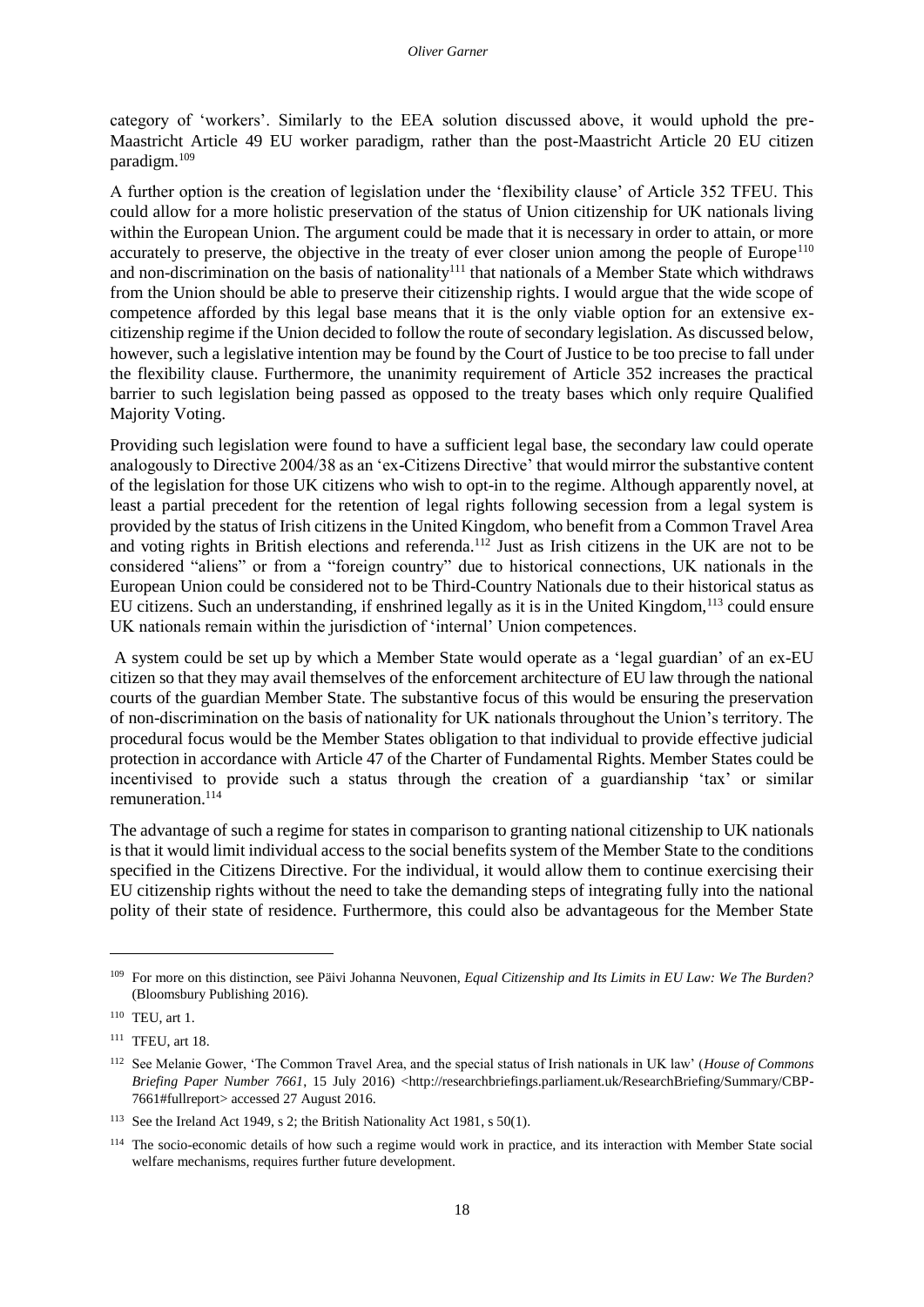which has withdrawn; although it may be argued that such a bifurcation of the polity into non-EU citizens and EU citizens could promote inequality, the truth is that the referendum result has already exposed such a cleavage. By enabling those who previously exercised their EU citizenship rights to preserve this status without needing to naturalise as a citizen of another Member State, this could preserve the connection of these UK citizens to their state, rather than prompting a psychological exodus to the polity of an EU Member State. However, an important critique of such proposals to maintain the EU law rights and status of the nationals of a withdrawing Member State concerns the boundaries of inclusion: would such an option to 'opt-in' only extend to present UK citizens, or also to future generations?<sup>115</sup> For this reason, I would argue that the 'ex-Citizens Directive' could and should operate only as a *transitional* arrangement before the implementation of a comprehensive reconfiguration of EU citizenship.

Although I would argue that this proposal fulfils the standard of comprehensive protection (at least for those UK citizens presently affected by fragmentation), in terms of the other criterion of assessment such a suggestion may not be practically viable. These measures would require a grand confluence of political will amongst the Member States, in accordance with the Qualified Majority Voting system, to protect UK nationals. For a measure under Article 352 the bar is set even higher due to the requirement of unanimity in the Council. The question arises: why should a Member State vote to protect the rights of UK nationals on Union territory if the United Kingdom is unwilling to protect the rights of Member State nationals? Picking up on the discussion of legal bases above, even if the legislation were passed the privileged applicants outlined in Article 263 TFEU<sup>116</sup> may apply for judicial review on the grounds of lack of competence. Member State national parliaments may also argue that such provisions do not comply with subsidiarity following the Commission's obligation to inform in accordance with Article 352(3). Parliaments may show the 'yellow card' of Article 3 of Protocol (No 1) TFEU due to the consideration that legislating on the rights of third country nationals in their territory does not require Union coordination, and should be dealt with exclusively through the national measures discussed above.

Perhaps the most pertinent practical barrier would be the argument that the use of Article 352 to create such an extensive ex-citizenship regime does not have a sufficient connection to the objectives of the treaty. However, on a more optimistic note, if the political will among the Member States was unanimous then a treaty revision could be made to provide the legal basis for such measures to preserve the citizenship rights of ex-Member State nationals.

<span id="page-26-0"></span>Primary law revision: Reform of citizenship of the European Union

The MEP Charles Goerens has proposed an amendment to a European Parliament Committee on Constitutional Affairs draft report in order to address the loss of EU citizenship by nationals of former Member States. He advocates the insertion of a "European associate citizenship for those who feel and wish to be part of the European project" which would guarantee their citizenship rights of movement, residence, access to social benefits, and political representation.<sup>117</sup> The incremental development of Union citizenship by creating such an 'associate citizenship' to preserve the rights of ex-Member State nationals would represent a watershed moment: it would be the first instance of the disconnection of Union citizenship from nationality of a Member State.<sup>118</sup> I would argue that such a disconnection would provide the ultimate comprehensive protection of Union rights and the status of citizenship by insulating these benefits from the majority decisions taken through Member State democratic procedures. This

 $\overline{\phantom{a}}$ 

<sup>&</sup>lt;sup>115</sup> I thank the participants at the Europa Research Group meeting on 25 October 2016 for this astute observation.

<sup>116</sup> TFEU art.263 outlines that these applicants are the Member States, the European Parliament, the Council, or Commision. The most likely applicant would be a 'defeated' Member State if a legal base were pursued that utilises the QMV procedure.

<sup>&</sup>lt;sup>117</sup> See European Parliament Draft Report (n.1 above).

<sup>118</sup> For tentative moment towards this idea, see Mark Dawson and Daniel Augenstein, 'After Brexit: Time for a further Decoupling of European and National Citizenship?' (*Verfassungblog*, 14 July 2016) <http://verfassungsblog.de/brexitdecoupling-european-national-citizenship/> accessed 30 September 2016.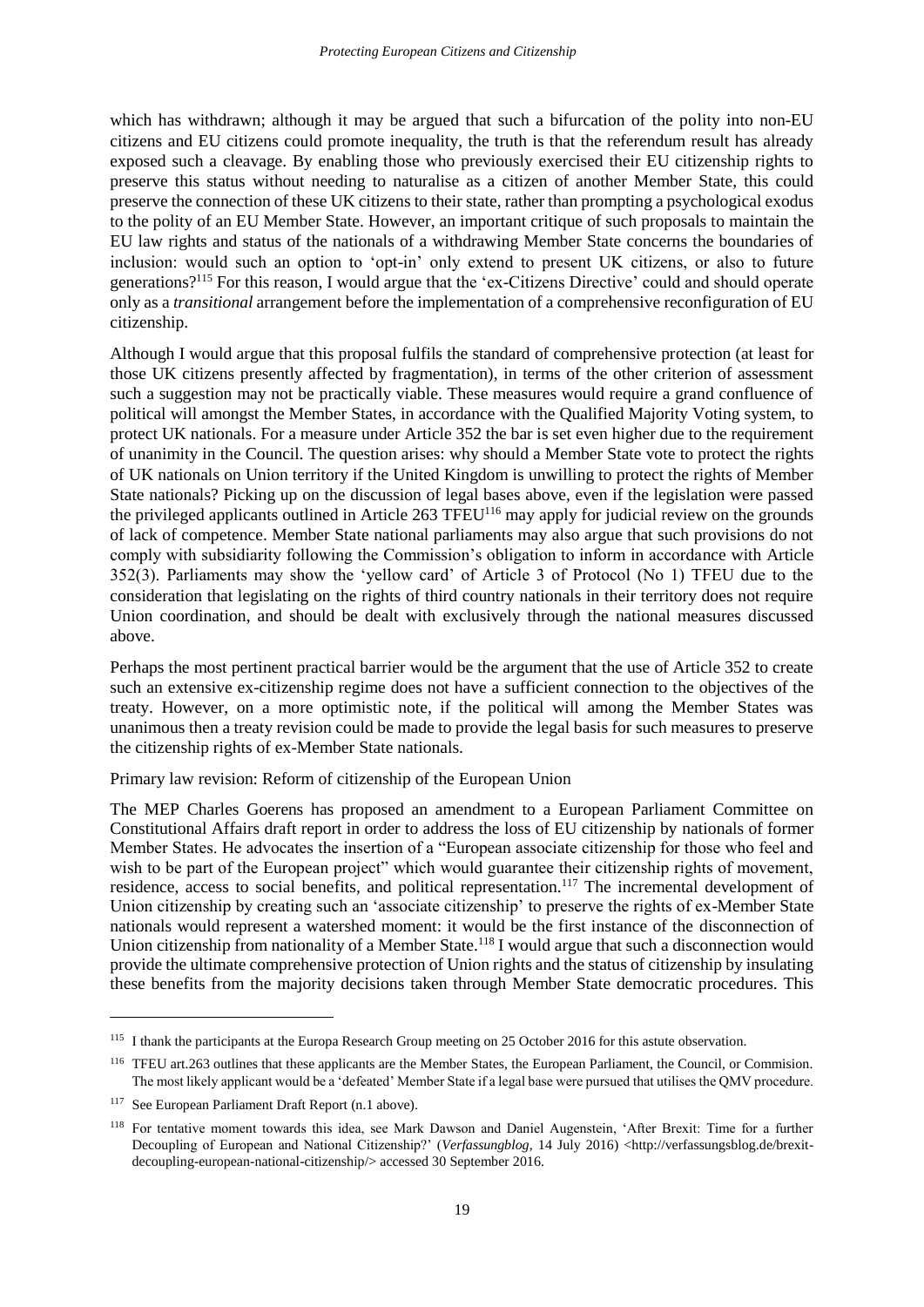may be seen as a step towards the 'destiny' predicted by the Court of Justice of Union citizenship becoming the fundamental status of all nationals of the Member States.

The fallout from the cleavages caused by the UK referendum could be a harbinger for a more differentiated development of EU citizenship. This would involve a reframing of the various calls for a 'core Europe'<sup>119</sup> composed of a vanguard of states who push forward with integration. Instead of the subjects being states, the subjects would be citizens who are most receptive to integration due to their reliance on the guarantees provided by EU law to vindicate their pursuit of fulfillment. This would go further than Goerens' proposals for an associate citizenship limited to nationals of a former Member State. Instead, *all* Member State and Third-Country Nationals who 'feel and wish to be part of the European project' would be enabled to acquire the fundamental state of citizenship. With regard to Third-Country Nationals, this could be achieved through amendment of Article 20 TFEU to reframe the conditions for acquiring EU citizenship; requirements similar to the naturalisation requirements for a nation state could be instituted, such as period of residence on the Union's territory.<sup>120</sup> In tandem with such incremental steps, however, such a constitutional moment would most likely require a corresponding documentary re-statement of EU citizenship to legitimise the creation of the core Union citizenry.

Returning to Habermas' dual-constituent thesis, this constitution of a core citizenry would emancipate the role of 'citizen of the Union' from being predicated on also being a member of a 'European people'. Such a subject-shift is more reflective of the true attitudinal differences to European integration in Member States; there are no Member States whose polities are completely committed to European integration,<sup>121</sup> instead there are attitudinal differences based on differences of mobility and engagement with European integration within societies. The development of such a floating polity through the creation of an option to choose to become a European citizen for current Member State nationals, and through the option to 'naturalise' for Third Country Nationals, would be the ultimate vindication of the direct link between European individuals and the European Union that was introduced by the creation of EU citizenship at Maastricht.

This would accordingly insulate European individuals' status as European citizens from the fragmentation arising from decisions made by their Member State. Away from the withdrawal context, such a disconnection could address the somewhat precarious and shifting status of Third Country Nationals in Union law<sup>122</sup> by allowing them to attain full citizenship. Such a truly constitutive moment would also avoid the imposition of the status of European citizens on those Member State nationals who do not engage with integration for their own fulfillment. Crucially, although these individuals may choose not to take the option of becoming an EU citizen – as evidenced by the anti-EU sentiments expressed in the UK referendum – the door should in principle always be open to all Member State nationals to make the choice in the future. An initial challenge that this proposal would remove the democratic rights of these individuals who do not choose to become citizens of the Union can be addressed.<sup>123</sup> The dual-constituent role of these individuals as members of a European people would still

<sup>119</sup> See, *inter alia*, Jean-Claude Piris, The Future of Europe: Towards a Two-Speed EU? (Cambridge University Press 2012); Jürgen Habermas 'Core Europe To The Rescue: A Conversation With Jürgen Habermas About Brexit And The EU Crisis' (*Social Europe,* 12 July 2016) <https://www.socialeurope.eu/2016/07/core-europe-to-the-rescue/> accessed 27 August 2016; Daniel Seikel, 'The European Union In Crisis – Is Flexible Integration The Way Forward?' (*Social Europe*, 22 July 2016) <https://www.socialeurope.eu/2016/07/european-union-crisis-flexible-integration-way-forward/> accessed 29 August 2016.

<sup>&</sup>lt;sup>120</sup> For discussion of the shift from 'Member State territory' to 'Union territory', see Loïc Azoulai, "Transfiguring European citizenship: from Member State territory to Union Territory" in Dimitry Kochenov (ed.) *EU Citizenship and Federalism: The Role of Rights* (Cambridge University Press 2017).

<sup>121</sup> See European Commission, 'Public Opinion in the European Union' (*Standard Eurobarometer 83*, Spring 2015)< [http://ec.europa.eu/public\\_opinion/archives/eb/eb83/eb83\\_publ\\_en.pdf>](http://ec.europa.eu/public_opinion/archives/eb/eb83/eb83_publ_en.pdf) accessed 27 August 2016.

<sup>122</sup> See, *inter alia*, *Ruiz Zambrano* (n.61).

<sup>&</sup>lt;sup>123</sup> I thank Martijn van den Brink for this powerful critique in written comments. My brief response to these challenges here does not do justice to the scale of the theoretical puzzle, and will require detailed future development.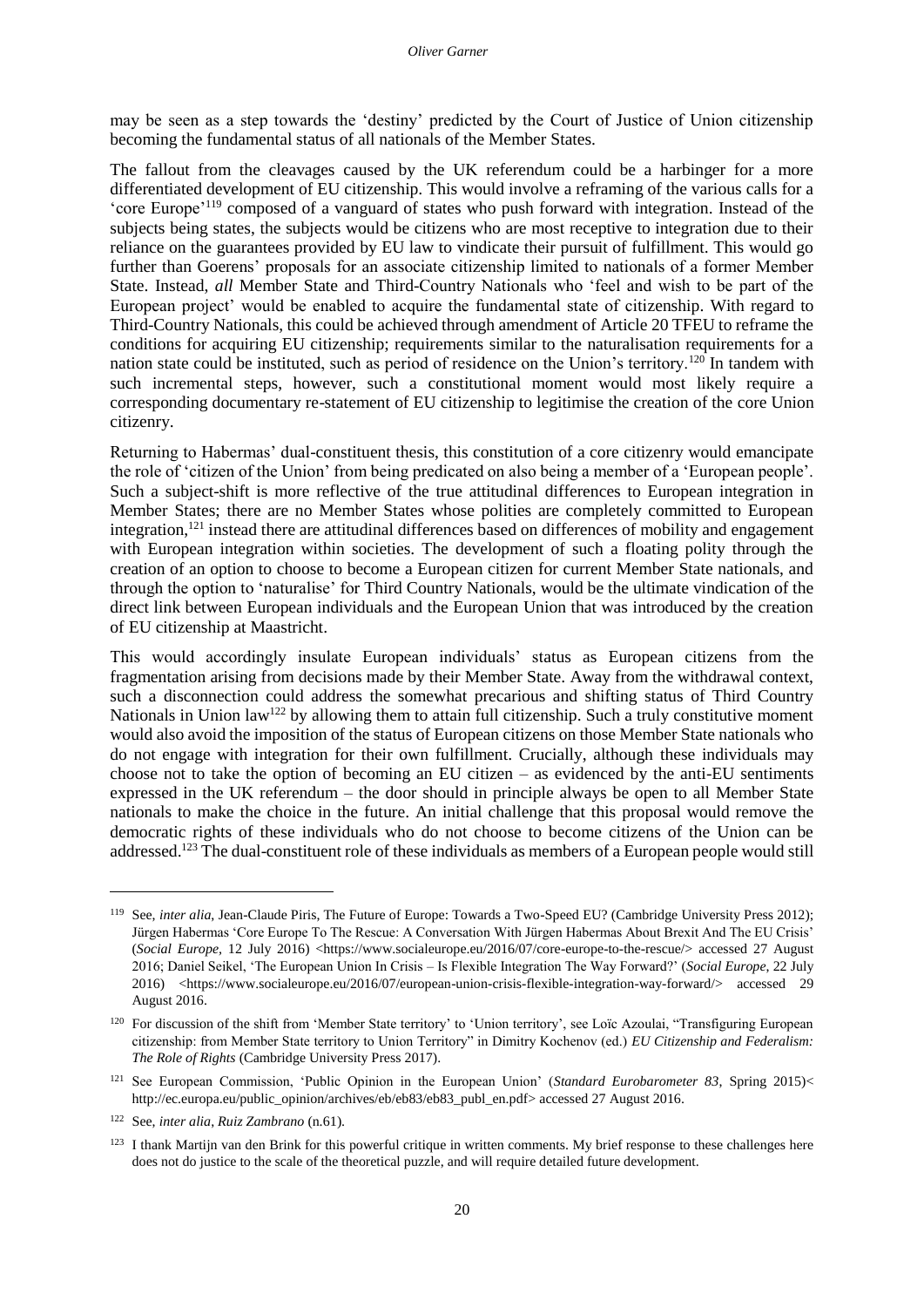be vindicated through representation by national ministers in the Council during the creation of legislation, even if they were not represented directly in the European Parliament. Of course, this idea requires extensive future development, including practical considerations such as determining to whom Union law would apply in a differentiated Union, and the role of representation in the law-creating bodies. However, the prospect of the mass deprivation of citizenship rights for an entire Member State polity as the consequence of the United Kingdom's withdrawal from the European Union has perhaps opened the door to consideration of such radical future developments.

In summary, there are options at numerous levels to protect the rights of European citizens affected by the decision of the United Kingdom to withdraw from the European Union. The creation of international treaty rights would provide transnationally applicable law for individuals within the territory of the state parties subject to the agreement. However, this does not preserve the status of citizenship from which such rights derive in the same way that they are provided for in the legal order of the European Union. The United Kingdom's accession to the EEA would be the best solution for EU citizens in the UK whose EU citizenship is unaffected by Brexit, but it would not preserve the citizenship rights of UK nationals in Europe. Unilateral national measures by Member States may provide the most practicable and speedy transitional protection of status, but they can only protect individual rights in a piecemeal fashion, and are not subject to uniform application throughout the territory of the Union nor supranational judicial oversight. Therefore, for EU citizens in the territory of the United Kingdom, the most desirable solution would be a combination of international and domestic legal measures – including legislation or the ability to naturalise – vindicating their acquired rights in the United Kingdom's territory. For UK nationals, the creation of Union law to preserve the status of citizenship for UK nationals, and potential reforms to the substance of citizenship to insulate this status from future developments, would provide the most holistic and comprehensive protection. After Brexit, such a constitution of a core European citizenry would insulate the rights and status of all EU citizens from future fragmentation.

## <span id="page-28-0"></span>**Conclusion: A phoenix moment for European integration?**

The United Kingdom vote to leave the European Union is a seismic event because for the first time in the history of European integration an entire Member State polity may lose the legal rights that they derive from their status as European Union citizens. Furthermore, for the first time in the history of the Union's expansion from 6 to 28 Member States, the territory of the legal order may contract and Union law norms may be de-applied in the national legal order of the United Kingdom. The scope of European integration will be fragmented.

This paper has sought to provide a broad overview of what legal solutions there may be for preserving the individual rights of affected EU and UK citizens and the status of citizenship. Despite the upheaval and uncertainty of Brexit, the potential solutions point towards how this fragmentation could be a watershed moment for the development of European citizenship. As Gareth Davies has argued,<sup>124</sup> the outcry of the remain supporters shows the success of the European identity-building project; furthermore, the vote has caused citizens in other Member States to reconsider exactly what the value of European integration is for them.<sup>125</sup> Davies states that a new generation of Europeans was born on the week of the vote; the years after Brexit may see this new generation of European citizens and citizenship grow to maturity. From the ashes of fragmentation in the scope of the legal order, the phoenix of a true constitutional polity may arise.

<sup>&</sup>lt;sup>124</sup> Gareth Davies, 'What Does It All Mean?' (2016) 17 GLJ Brexit supplement 7, 9.

<sup>125</sup> Aamna Mohdin, 'After the Brexit Vote, People in Europe Are Suddenly Feeling a Lot More European' (*Quartz*, July 6 2016) <http://qz.com/723813/after-brexit-people-in-europe-are-suddenly-feeling-a-lot-more-european/> accessed 30 August 2016.